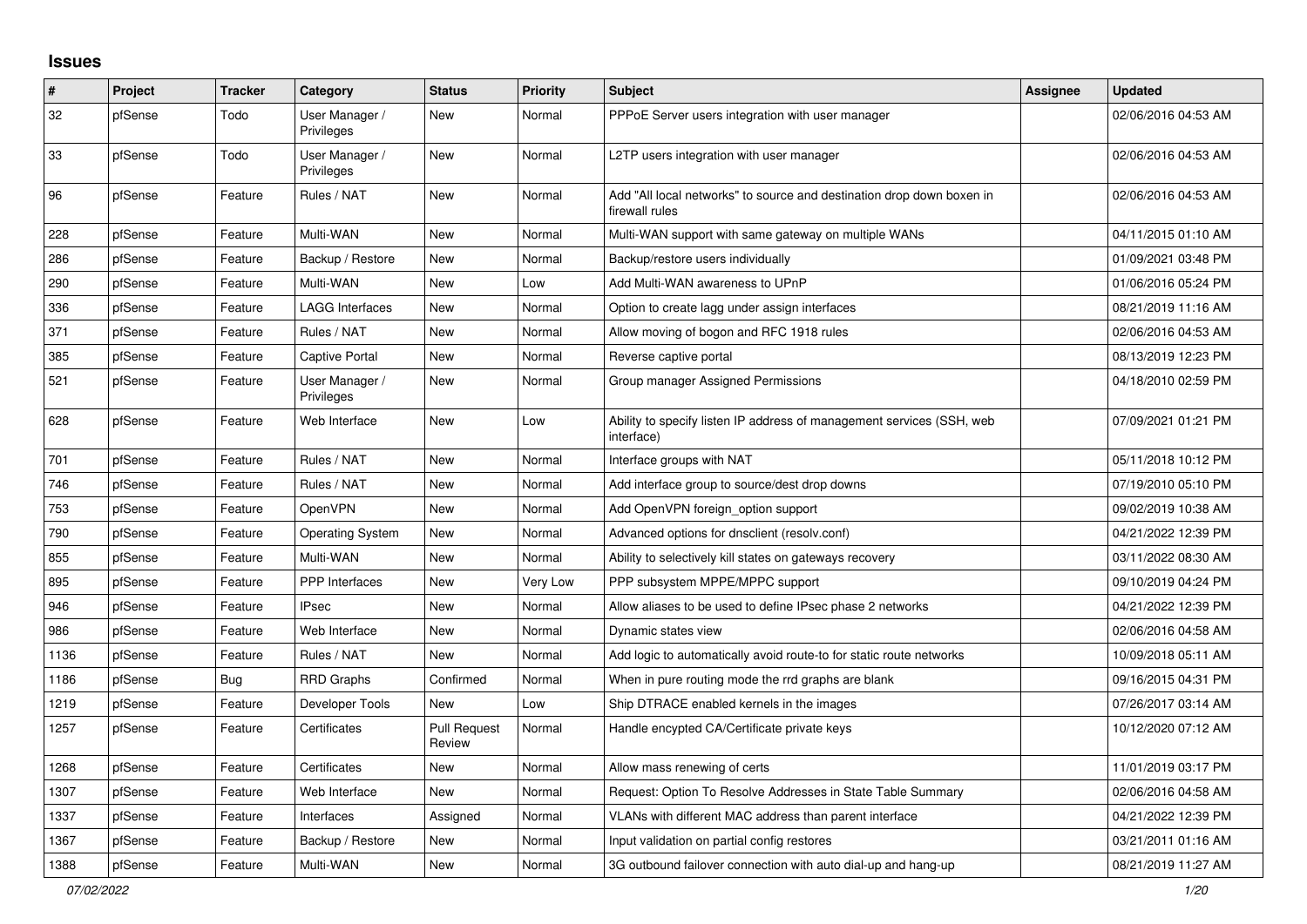| #    | Project             | <b>Tracker</b> | Category                            | <b>Status</b> | <b>Priority</b> | <b>Subject</b>                                                                                          | <b>Assignee</b> | <b>Updated</b>      |
|------|---------------------|----------------|-------------------------------------|---------------|-----------------|---------------------------------------------------------------------------------------------------------|-----------------|---------------------|
| 1434 | pfSense             | Feature        | <b>OpenVPN</b>                      | New           | Normal          | Radius Accounting in OpenVPN                                                                            |                 | 05/04/2013 03:06 PM |
| 1506 | pfSense             | Feature        | <b>Notifications</b>                | New           | Normal          | Notifications should spool                                                                              |                 | 05/05/2011 12:58 PM |
| 1521 | pfSense             | Todo           | Routing                             | New           | Normal          | Investigate FreeBSD route metric support for future versions                                            |                 | 05/12/2011 11:28 AM |
| 1574 | pfSense             | Feature        | User Manager /<br>Privileges        | New           | Normal          | Password quality enforcment.                                                                            |                 | 02/06/2016 04:15 AM |
| 1620 | pfSense<br>Packages | Bug            | Squid                               | New           | Normal          | Can't use transparent proxy when using bridge.                                                          |                 | 10/07/2021 04:19 AM |
| 1656 | pfSense             | Feature        | Diagnostics                         | New           | Normal          | Teach pfctl to kill states by port number                                                               |                 | 08/21/2019 09:55 AM |
| 1667 | pfSense             | Bug            | L <sub>2</sub> TP                   | New           | Normal          | L2TP server does not respond properly from a CARP VIP                                                   |                 | 12/11/2021 07:43 PM |
| 1683 | pfSense             | Feature        | Rules / NAT                         | New           | Normal          | PF scrub min-ttl option                                                                                 |                 | 09/23/2020 01:52 AM |
| 1738 | pfSense             | Bug            | Backup / Restore                    | New           | Very Low        | Restore fails when username in backup is not matching                                                   |                 | 12/11/2021 07:51 PM |
| 1813 | pfSense             | Bug            | Rules / NAT                         | Confirmed     | Normal          | Static routes on WAN interfaces overridden by route-to for<br>firewall-initiated traffic                |                 | 11/09/2016 02:06 PM |
| 1826 | pfSense             | Feature        | PPPoE Server                        | New           | Normal          | PPPoE server IPv6 support                                                                               |                 | 03/25/2022 04:25 PM |
| 1833 | pfSense             | Feature        | <b>PPTP</b>                         | New           | Normal          | PPTP type WAN IPv6 support                                                                              |                 | 08/20/2019 10:12 AM |
| 1848 | pfSense             | Bug            | <b>Traffic Shaper</b><br>(Limiters) | Confirmed     | Normal          | Limiters after policy routing has taken place do not behave correctly                                   |                 | 10/25/2014 09:18 PM |
| 1849 | pfSense             | Bug            | <b>Traffic Shaper</b><br>(ALTQ)     | New           | Normal          | Traffic shaper - By Queue view needs to show/use friendly inerface<br>names                             |                 | 01/10/2022 08:10 AM |
| 1883 | pfSense             | Feature        | <b>Traffic Shaper</b><br>(Limiters) | New           | Normal          | Diag > Limiter Info presentation enhancement                                                            |                 | 08/20/2019 03:46 PM |
| 1890 | pfSense             | Bug            | Translations                        | New           | Normal          | No gettext support in console scripts                                                                   |                 | 08/13/2019 12:24 PM |
| 1924 | pfSense             | Feature        | <b>Captive Portal</b>               | New           | Normal          | Ability of CP's allowed IP addresses to use aliases                                                     |                 | 07/26/2018 04:28 AM |
| 1935 | pfSense             | Feature        | Rules / NAT                         | New           | Normal          | Allow rule with max-src-conn-* options to make conditional use of<br>"overload <virusprot>"</virusprot> |                 | 10/07/2011 09:31 AM |
| 1937 | pfSense             | Feature        | Rules / NAT                         | New           | Normal          | Support for rule groupings                                                                              |                 | 08/20/2019 12:42 PM |
| 1940 | pfSense             | Todo           | Logging                             | New           | Normal          | Integrate rSyslogd                                                                                      |                 | 07/06/2018 02:11 PM |
| 1947 | pfSense             | Feature        | Rules / NAT                         | New           | Normal          | Option to kill all states when creating a block rule                                                    |                 | 08/20/2019 01:09 PM |
| 2024 | pfSense             | Feature        | Package System                      | New           | Normal          | RRD Graphs for packages                                                                                 |                 | 08/13/2019 12:24 PM |
| 2025 | pfSense             | Feature        | Captive Portal                      | New           | Normal          | Captive Portal: Easy accessible Logout page instead of Logout pop-up<br>window                          |                 | 02/06/2016 04:59 AM |
| 2042 | pfSense             | <b>Bug</b>     | <b>NAT Reflection</b>               | Confirmed     | Low             | NAT reflection doesn't apply to self-initiated traffic                                                  |                 | 01/21/2021 10:38 PM |
| 2049 | pfSense             | Feature        | Rules / NAT                         | New           | Normal          | Show Auto Generated Rules and Use them to turn features on/off when<br>applicable                       |                 | 08/20/2019 03:37 PM |
| 2099 | pfSense             | Todo           | CARP                                | New           | Normal          | Remove "queue" from CARP traffic                                                                        |                 | 01/19/2012 10:59 AM |
| 2117 | pfSense             | Feature        | Operating System                    | New           | Normal          | 6RD support for ISPs like Swisscom                                                                      |                 | 08/22/2014 10:40 AM |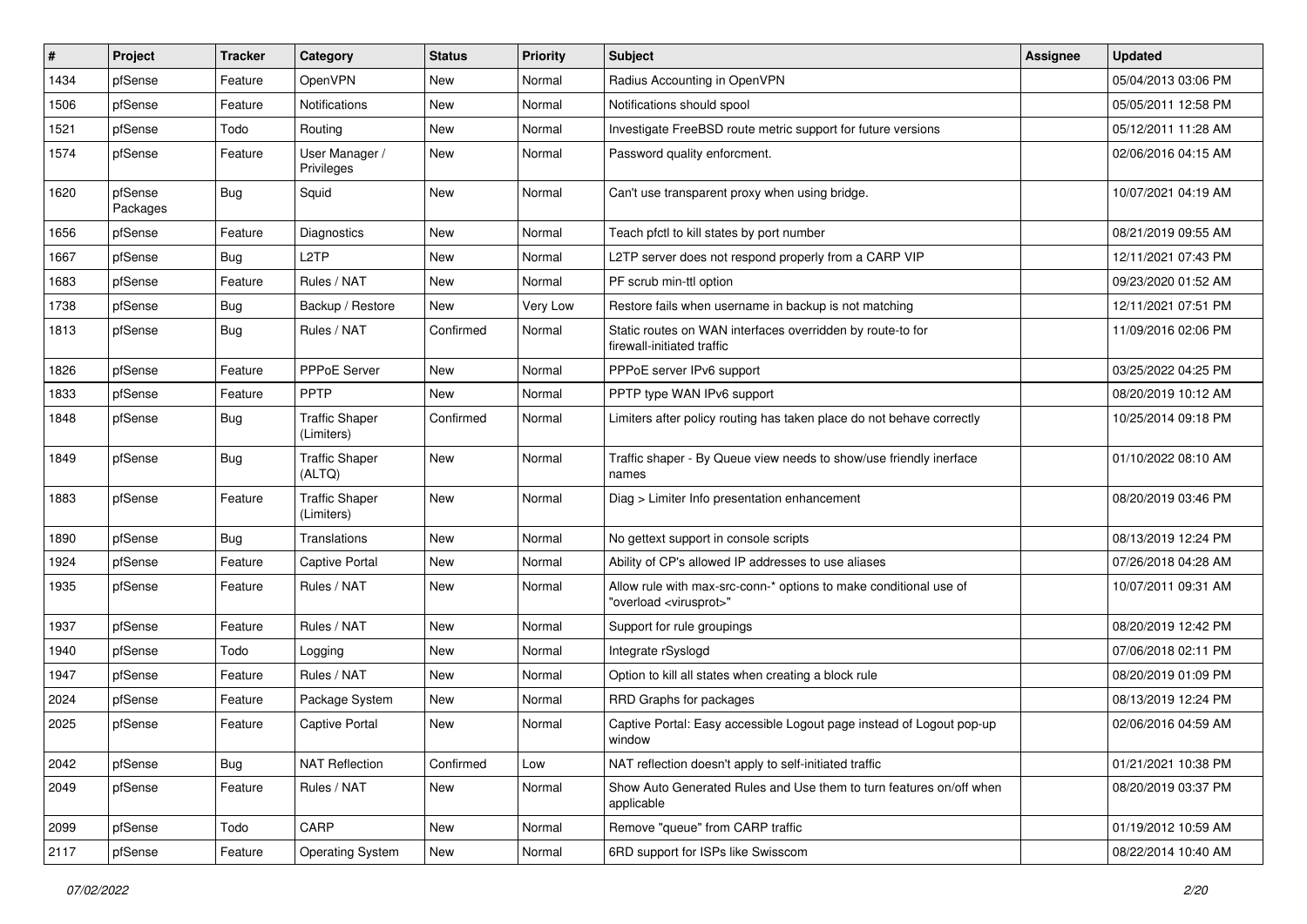| #    | Project | <b>Tracker</b> | Category                        | <b>Status</b> | <b>Priority</b> | <b>Subject</b>                                                                                                                     | Assignee | <b>Updated</b>      |
|------|---------|----------------|---------------------------------|---------------|-----------------|------------------------------------------------------------------------------------------------------------------------------------|----------|---------------------|
| 2138 | pfSense | Bug            | <b>RRD Graphs</b>               | New           | Normal          | RRD Wireless graph broken in BSS mode                                                                                              |          | 02/06/2016 04:59 AM |
| 2218 | pfSense | Feature        | CARP                            | New           | Normal          | Ability to delay CARP master status at boot time                                                                                   |          | 03/03/2021 11:57 AM |
| 2234 | pfSense | <b>Bug</b>     | Web Interface                   | Confirmed     | Low             | Status: Traffic Graph - only shows interface's subnet                                                                              |          | 01/15/2022 08:33 PM |
| 2276 | pfSense | Feature        | Certificates                    | New           | Normal          | Remote CRL fetch support                                                                                                           |          | 02/06/2016 04:14 AM |
| 2308 | pfSense | Bug            | <b>Traffic Shaper</b><br>(ALTQ) | New           | Normal          | HFSC WebUI doesn't check for "Bandwidth" setting                                                                                   |          | 12/04/2012 07:12 PM |
| 2315 | pfSense | Feature        | <b>Traffic Shaper</b><br>(ALTQ) | New           | Normal          | Traffic Shaper - Adaptive Bandwidth Management                                                                                     |          | 02/06/2016 05:07 AM |
| 2323 | pfSense | Feature        | DHCP (IPv4)                     | New           | Low             | GUI doesn't allow to configure DHCP server to serve IP addresses<br>belonging to subnets wich are not associated with an interface |          | 08/19/2019 10:27 AM |
| 2335 | pfSense | <b>Bug</b>     | <b>Operating System</b>         | New           | Normal          | IGMPProxy and CARP Results in System Instability Upon Reboot                                                                       |          | 07/19/2014 10:25 PM |
| 2357 | pfSense | Feature        | Interfaces                      | New           | Low             | Support Dual Stack Lite                                                                                                            |          | 05/13/2014 09:39 PM |
| 2358 | pfSense | Feature        | Rules / NAT                     | New           | Normal          | NAT64 Support                                                                                                                      |          | 04/16/2022 06:52 PM |
| 2367 | pfSense | <b>Bug</b>     | Rules / NAT                     | New           | Normal          | display negate rules in firewall rules php and evaluate when added                                                                 |          | 05/07/2012 06:11 PM |
| 2410 | pfSense | Feature        | <b>DNS Forwarder</b>            | New           | Normal          | Support name based aliasing via CNAMEs or some other mechanism.                                                                    |          | 12/11/2012 09:56 PM |
| 2443 | pfSense | Feature        | PPP Interfaces                  | New           | Normal          | Automatically start 3G usb interfaces upon plugin                                                                                  |          | 05/20/2012 05:37 PM |
| 2479 | pfSense | Feature        | Dashboard                       | New           | Normal          | Allow reordering of the traffic graphs on the dashboard                                                                            |          | 06/08/2012 04:13 PM |
| 2504 | pfSense | Feature        | <b>LAGG Interfaces</b>          | New           | Normal          | lagg enhancements                                                                                                                  |          | 01/08/2021 12:17 PM |
| 2545 | pfSense | Feature        | Captive Portal                  | New           | Low             | CaptivePortal: Custom "Re-authenticate every x minutes"                                                                            |          | 07/08/2012 05:21 PM |
| 2573 | pfSense | Feature        | Captive Portal                  | New           | Normal          | Captive Portal support of RADIUS POD (Packet of Disconnect)                                                                        |          | 10/17/2016 03:14 AM |
| 2593 | pfSense | Feature        | <b>XMLRPC</b>                   | New           | Normal          | sync NTPD, SNMP config between HA members                                                                                          |          | 01/14/2015 09:04 AM |
| 2676 | pfSense | Feature        | Rules / NAT                     | New           | Normal          | Reply-to option in firewall rule                                                                                                   |          | 05/05/2017 03:15 PM |
| 2771 | pfSense | Feature        | Rules / NAT                     | New           | Normal          | Add packet tracing simulator                                                                                                       |          | 08/13/2019 12:24 PM |
| 2774 | pfSense | Feature        | DHCP (IPv4)                     | New           | Normal          | Extend DHCP Pools code to allow using different subnets                                                                            |          | 08/19/2019 10:27 AM |
| 2963 | pfSense | Feature        | <b>Captive Portal</b>           | New           | Normal          | Captive Portal MAC authentication request                                                                                          |          | 08/22/2017 09:09 PM |
| 2965 | pfSense | Feature        | Rules / NAT                     | New           | Normal          | Mac Firewalling                                                                                                                    |          | 04/24/2013 12:02 PM |
| 2983 | pfSense | Feature        | DHCP (IPv4)                     | New           | Normal          | DHCPD: Add vendor-class-identifier and MAC-OIDs                                                                                    |          | 05/29/2020 09:24 PM |
| 3053 | pfSense | Feature        | Captive Portal                  | New           | Normal          | Automatically add DHCP static addresses to CP passthru-mac                                                                         |          | 06/21/2013 11:54 AM |
| 3087 | pfSense | Feature        | Web Interface                   | New           | Normal          | Setup Wizard does not include IPv6 options for interfaces                                                                          |          | 07/10/2013 06:19 PM |
| 3115 | pfSense | Feature        | Multi-WAN                       | New           | Normal          | Traffic shaping for multi WAN                                                                                                      |          | 12/07/2015 02:20 PM |
| 3162 | pfSense | Feature        | PPP Interfaces                  | New           | Low             | MLPPP Status of connections                                                                                                        |          | 08/20/2019 10:20 AM |
| 3185 | pfSense | Feature        | DHCP (IPv6)                     | New           | Normal          | Accommodate a DHCPv6 failover-like mechanism                                                                                       |          | 11/24/2017 10:44 AM |
| 3288 | pfSense | Feature        | Rules / NAT                     | New           | Normal          | Macros for Interface Networks on Outbound NAT rule Source drop-down                                                                |          | 08/21/2019 11:02 AM |
| 3312 | pfSense | Bug            | IPsec                           | New           | Normal          | Gateway on IPsec rules is not functional in pf                                                                                     |          | 01/28/2020 10:09 PM |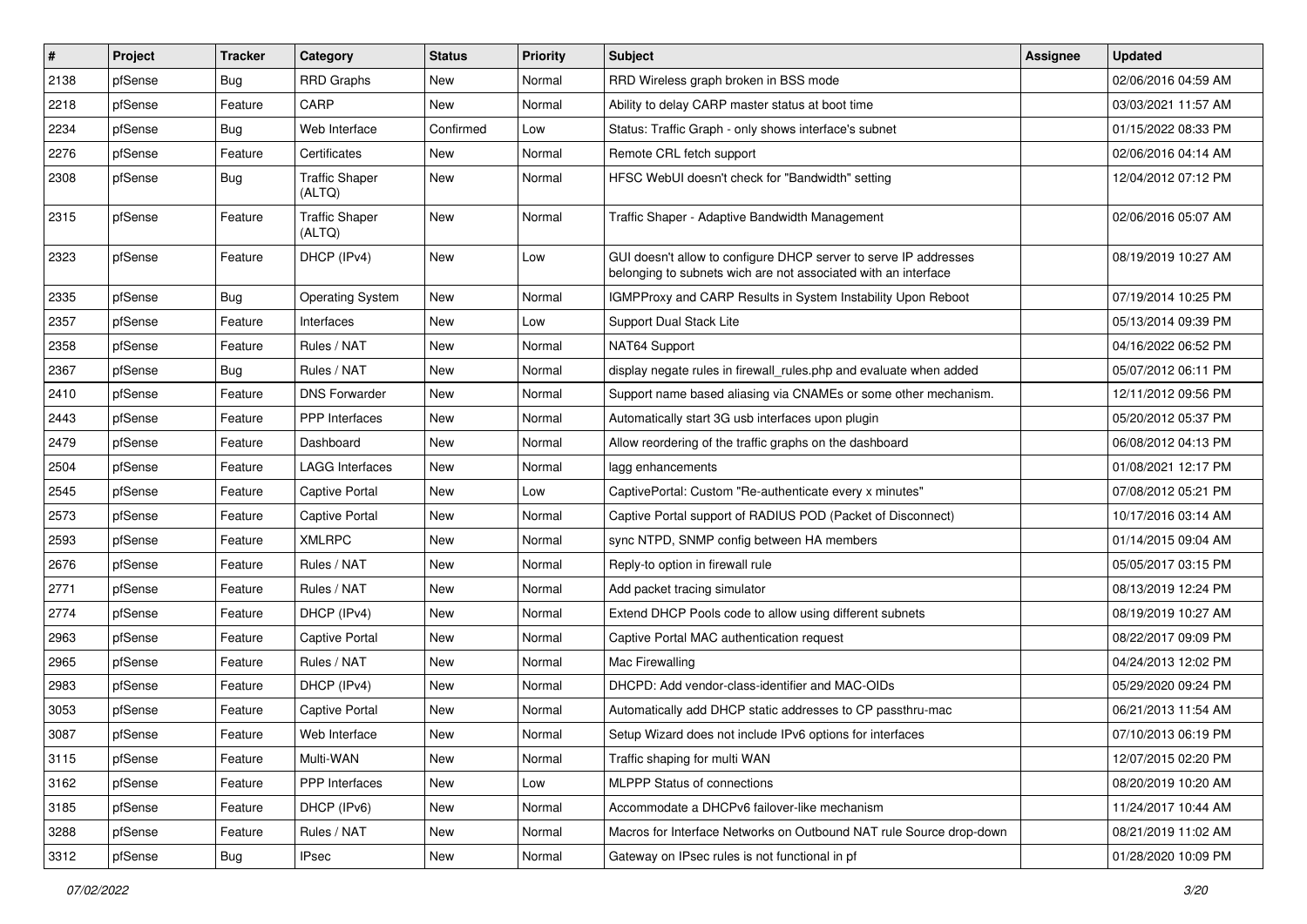| $\vert$ # | Project             | <b>Tracker</b> | Category                                 | <b>Status</b> | <b>Priority</b> | <b>Subject</b>                                                                               | <b>Assignee</b> | <b>Updated</b>      |
|-----------|---------------------|----------------|------------------------------------------|---------------|-----------------|----------------------------------------------------------------------------------------------|-----------------|---------------------|
| 3326      | pfSense             | Bug            | PPP Interfaces                           | <b>New</b>    | Normal          | IPv6 only PPPoE connection                                                                   |                 | 11/18/2013 09:37 AM |
| 3358      | pfSense             | Bug            | Package System                           | New           | Normal          | new version of <include file=""> is not required during reinstall all</include>              |                 | 12/26/2014 12:13 PM |
| 3382      | pfSense             | Bug            | <b>IGMP Proxy</b>                        | New           | Normal          | IGMPPROXY fails with more than 32 interfaces                                                 |                 | 07/12/2016 11:01 PM |
| 3387      | pfSense             | Feature        | Aliases / Tables                         | New           | Normal          | process_alias_urltable Frequency                                                             |                 | 08/21/2019 11:01 AM |
| 3404      | pfSense             | Bug            | DHCP (IPv4)                              | New           | Normal          | DHCP Server Fails to Start on Interfaces that are Slow to Come Online<br>During Boot         |                 | 02/11/2014 05:09 PM |
| 3411      | pfSense             | Bug            | Dashboard                                | <b>New</b>    | Low             | Interfaces and statistics dashboard widgets very slow with large numbers<br>of interfaces    |                 | 01/24/2014 02:09 AM |
| 3424      | pfSense<br>Packages | Feature        | New Package<br>Request                   | New           | Normal          | <b>SCEP</b> server                                                                           |                 | 08/13/2019 10:02 AM |
| 3465      | pfSense             | Bug            | <b>Traffic Shaper</b><br>(ALTQ)          | <b>New</b>    | Normal          | Editing Traffic Shaper queues causes status_queues.php error                                 |                 | 02/19/2014 01:53 AM |
| 3534      | pfSense             | Feature        | DHCP (IPv4)                              | <b>New</b>    | Normal          | DDNS using arbitrary zone primary                                                            |                 | 07/08/2014 11:40 AM |
| 3552      | pfSense             | Feature        | PPP Interfaces                           | <b>New</b>    | Normal          | Allow configuring link keep-alive value in PPP                                               |                 | 05/14/2014 10:26 AM |
| 3623      | pfSense             | Feature        | Package System                           | New           | Normal          | Allow each package to choose if it is restarted on interface events                          |                 | 04/26/2014 01:00 PM |
| 3652      | pfSense             | Feature        | OpenVPN                                  | New           | Normal          | OpenVPN - Dynamic IPv6 Tunnel Network                                                        |                 | 03/20/2019 09:50 AM |
| 3696      | pfSense             | Feature        | Backup / Restore                         | New           | Normal          | Multiple items backup/restore                                                                |                 | 06/06/2014 02:33 PM |
| 3697      | pfSense             | Feature        | Backup / Restore                         | New           | Normal          | New backup/restore area: Certificates                                                        |                 | 03/11/2017 11:30 AM |
| 3706      | pfSense             | Bug            | User Manager /<br>Privileges             | New           | Normal          | Permission order affects default page on limited accounts, but can't<br>reorder              |                 | 02/06/2016 04:10 AM |
| 3718      | pfSense             | Feature        | IPv6 Router<br>Advertisements<br>(RADVD) | New           | Normal          | radvd - enhancement proposal: ability to advertise routes and some fixes<br>patches attached |                 | 03/22/2020 02:59 PM |
| 3771      | pfSense             | Bug            | DHCP (IPv4)                              | New           | Normal          | Webinterface and dhcpdcrashes with 500+ static leases                                        |                 | 08/21/2019 09:26 AM |
| 3793      | pfSense             | Feature        | Rules / NAT                              | New           | Normal          | Enable external authentication support for rules                                             |                 | 08/05/2014 01:09 PM |
| 3796      | pfSense             | Bug            | Diagnostics                              | Confirmed     | Normal          | States summary fails and is very slow with large state tables                                |                 | 12/11/2021 08:03 PM |
| 3859      | pfSense             | Feature        | Gateway Monitoring                       | New           | Low             | Make it possible to set the source IP address for gateway monitoring                         |                 | 11/06/2016 10:12 PM |
| 3862      | pfSense             | Feature        | <b>IGMP Proxy</b>                        | New           | Normal          | Allow configuration of IGMP proxy's 'quickleave' parameter from the web<br>interface         |                 | 04/05/2016 03:24 AM |
| 3882      | pfSense             | Feature        | Web Interface                            | New           | Normal          | Add OUI database to the base system, remove dependency on nmap                               |                 | 03/08/2018 06:44 PM |
| 3889      | pfSense             | Bug            | <b>XML Parser</b>                        | Confirmed     | Low             | Non relevant changes in config.xml                                                           |                 | 08/13/2019 12:23 PM |
| 3895      | pfSense             | Feature        | Configuration<br>Backend                 | <b>New</b>    | Normal          | Timeout for "Apply change"                                                                   |                 | 01/25/2021 08:07 AM |
| 3899      | pfSense             | Feature        | Web Interface                            | New           | Normal          | Add feature to allow reordering of <package> items in config.xml</package>                   |                 | 09/27/2014 04:40 PM |
| 3943      | pfSense             | Feature        | <b>Operating System</b>                  | <b>New</b>    | Low             | pf - divert-reply not implemented (usefull for haproxy)                                      |                 | 10/16/2014 06:42 PM |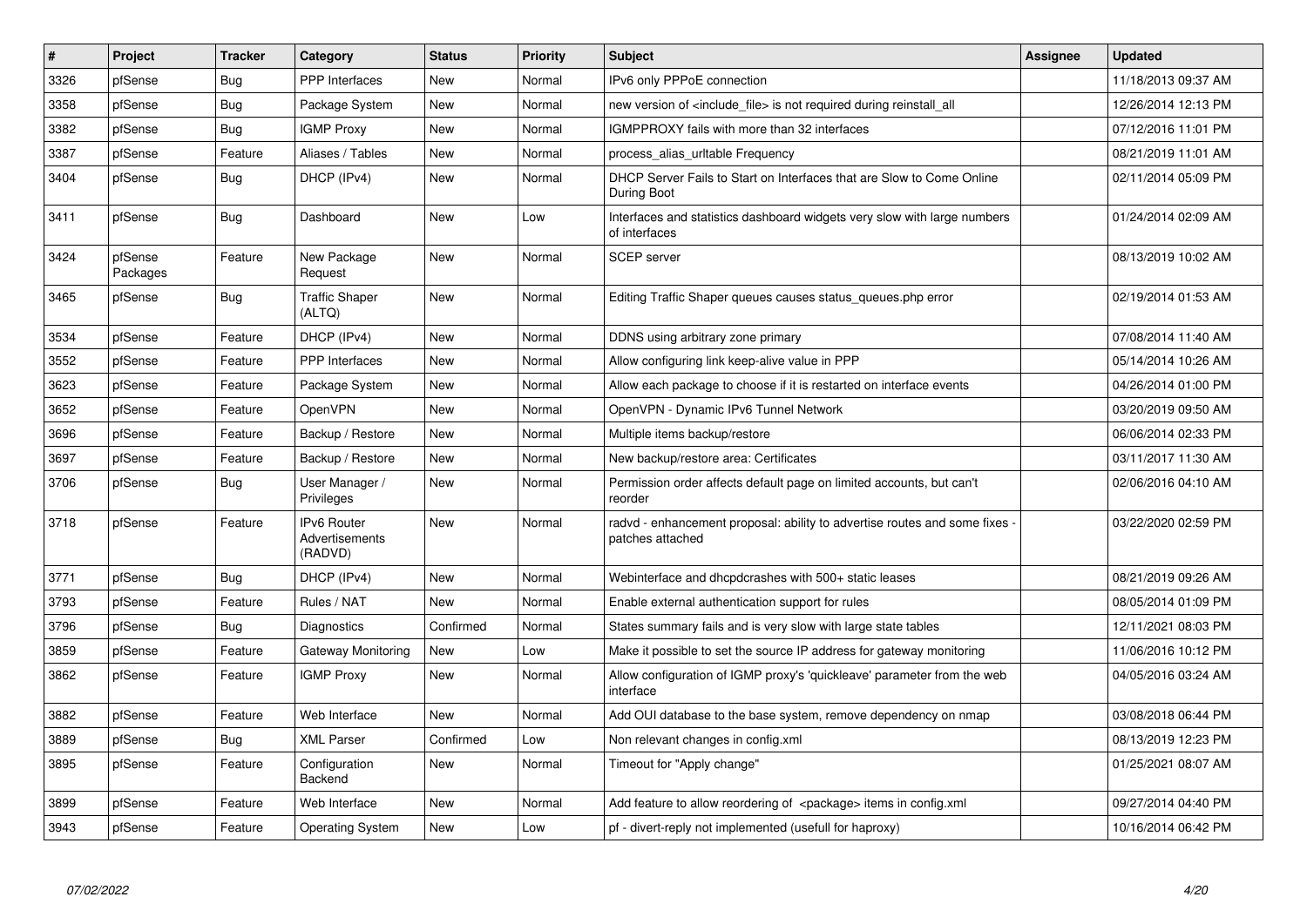| #    | Project             | <b>Tracker</b> | Category                                 | <b>Status</b> | <b>Priority</b> | <b>Subject</b>                                                                        | Assignee | <b>Updated</b>      |
|------|---------------------|----------------|------------------------------------------|---------------|-----------------|---------------------------------------------------------------------------------------|----------|---------------------|
| 3962 | pfSense<br>Packages | Bug            | ladvd                                    | Confirmed     | Normal          | LADVD interface handling issues with lagg and bridge                                  |          | 12/05/2016 01:59 PM |
| 4010 | pfSense             | Feature        | OpenVPN                                  | New           | Normal          | OpenVPN always loads engines available on openssl                                     |          | 07/08/2016 10:29 PM |
| 4061 | pfSense             | <b>Bug</b>     | DHCP (IPv4)                              | Confirmed     | Normal          | dhcpd doesn't send client-hostname to peer, breaking DHCP lease<br>registrations w/HA |          | 02/24/2017 08:58 PM |
| 4098 | pfSense             | Feature        | Authentication                           | New           | Normal          | Add option to force a password change on login                                        |          | 08/21/2019 10:31 AM |
| 4128 | pfSense             | Feature        | Notifications                            | New           | Normal          | Email notification webgui configuration                                               |          | 11/18/2021 12:48 PM |
| 4154 | pfSense             | Bug            | User Manager /<br>Privileges             | Confirmed     | Normal          | RADIUS authentication not working over IPv6                                           |          | 04/21/2022 12:39 PM |
| 4165 | pfSense             | Feature        | Rules / NAT                              | New           | Low             | Allow for security zones when defining interfaces and firewall rules.                 |          | 02/06/2016 04:35 AM |
| 4195 | pfSense             | Feature        | Aliases / Tables                         | New           | Low             | Aliases: sections                                                                     |          | 08/21/2019 11:01 AM |
| 4234 | pfSense             | Feature        | IPsec                                    | Assigned      | Low             | allow for strict user <> cn validation of mobile ipsec users when using<br>rsa+xauth  |          | 01/24/2017 06:11 AM |
| 4242 | pfSense             | Feature        | Authentication                           | New           | Normal          | Two Factor or OTP Authentication for Admin Interface                                  |          | 01/04/2022 12:07 PM |
| 4265 | pfSense             | Feature        | UPnP/NAT-PMP                             | New           | Normal          | UPNP allow use of alias and schedule                                                  |          | 08/20/2019 02:57 PM |
| 4292 | pfSense             | Feature        | <b>RRD Graphs</b>                        | New           | Normal          | Show 95th Percentile for IPv6 Traffic in RRD Graphs                                   |          | 01/25/2015 02:24 PM |
| 4345 | pfSense             | Bug            | <b>Operating System</b>                  | Confirmed     | Normal          | Traffic Shaping doesn't work with Xen netfront driver                                 |          | 12/31/2021 05:30 PM |
| 4374 | pfSense             | Feature        | Notifications                            | New           | Low             | Add timestamps to notification e-mails                                                |          | 02/05/2015 12:43 AM |
| 4428 | pfSense             | <b>Bug</b>     | Interfaces                               | Confirmed     | Normal          | Setting media option on em(4) leads to infinite link cycling                          |          | 07/06/2016 12:45 AM |
| 4456 | pfSense             | Feature        | Diagnostics                              | New           | Normal          | Packet capture additional filtering options                                           |          | 08/20/2019 03:30 PM |
| 4467 | pfSense             | Bug            | <b>Traffic Shaper</b><br>(ALTQ)          | New           | Normal          | Traffic Graphs shows wrong throughput when traffic shaping enabled                    |          | 02/23/2015 05:31 PM |
| 4470 | pfSense             | Feature        | IPv6 Router<br>Advertisements<br>(RADVD) | New           | Normal          | RA page in GUI                                                                        |          | 08/20/2019 12:20 PM |
| 4472 | pfSense             | Feature        | Build / Release                          | <b>New</b>    | Normal          | Cryptographically sign every (sub-)release                                            |          | 08/13/2019 12:53 PM |
| 4474 | pfSense             | <b>Bug</b>     | Package System                           | Confirmed     | Normal          | IP address change triggers reload of all packages                                     |          | 02/13/2017 07:21 AM |
| 4499 | pfSense             | Feature        | LAGG Interfaces                          | New           | Normal          | pfSense LAGG interfaces; unable to set speed and duplex for member<br>interfaces.     |          | 08/21/2019 11:16 AM |
| 4500 | pfSense             | Bug            | UPnP/NAT-PMP                             | Confirmed     | Normal          | Some miniupnp port mappings are not displayed in the Status page                      |          | 04/25/2022 12:49 PM |
| 4501 | pfSense             | Feature        | Notifications                            | New           | Normal          | Allow email report to send multiple destination                                       |          | 02/06/2016 04:07 AM |
| 4503 | pfSense<br>Packages | Feature        | New Package<br>Request                   | New           | Normal          | GNUGateKeeper H.323 Proxy Package                                                     |          | 08/27/2019 02:54 AM |
| 4506 | pfSense<br>Packages | Feature        | FreeRADIUS                               | New           | Normal          | FreeRADIUS groups/hunt groups                                                         |          | 03/10/2015 08:51 PM |
| 4591 | pfSense             | Feature        | <b>IPsec</b>                             | New           | Normal          | IPSec Failover Support for IP Addresses instead of Dynamic DNS /<br>Failover Group    |          | 09/04/2020 12:17 AM |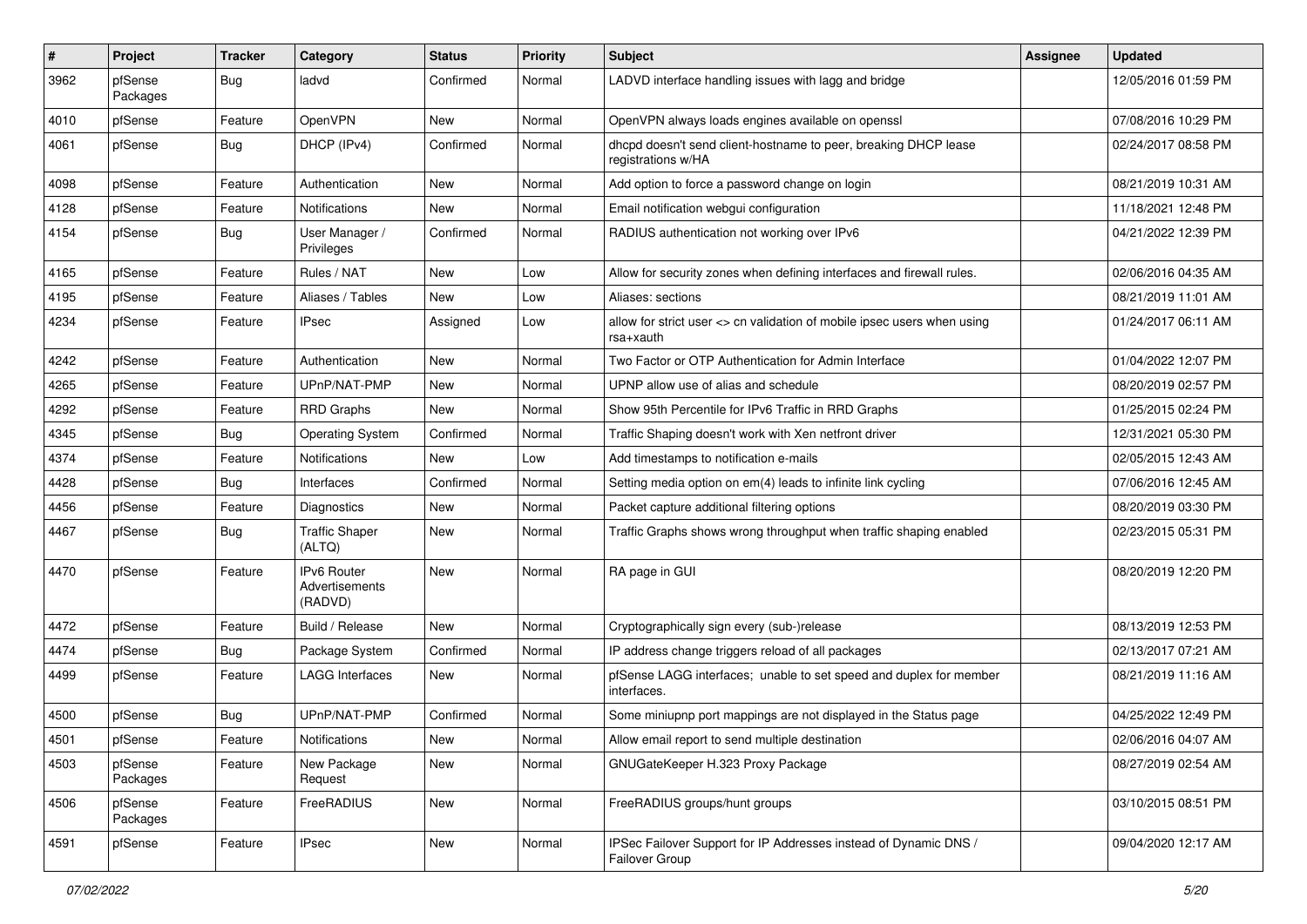| #    | Project             | <b>Tracker</b> | Category              | <b>Status</b> | <b>Priority</b> | <b>Subject</b>                                                                                                  | <b>Assignee</b> | <b>Updated</b>      |
|------|---------------------|----------------|-----------------------|---------------|-----------------|-----------------------------------------------------------------------------------------------------------------|-----------------|---------------------|
| 4604 | pfSense             | Bug            | <b>NTPD</b>           | New           | Normal          | NTP time server entries may or may not work, depending upon interfaces<br>selected when configuring NTP service |                 | 12/11/2021 07:59 PM |
| 4628 | pfSense             | Feature        | Web Interface         | New           | Normal          | Add GUI to manage loader tunables (e.g. loader.conf.local)                                                      |                 | 09/16/2015 04:28 PM |
| 4646 | pfSense             | Feature        | Dashboard             | New           | Normal          | Recover valuable vertical screen real estate in dashboard                                                       |                 | 04/20/2015 07:46 PM |
| 4680 | pfSense             | Bug            | <b>DHCP Relay</b>     | New           | Normal          | DHCP relay does not work with DHCP server on other end of OpenVPN<br>tunnel                                     |                 | 05/05/2015 06:55 PM |
| 4681 | pfSense             | Feature        | Backup / Restore      | New           | Normal          | AutoConfigBackup make a way to easily download a saved backup                                                   |                 | 08/16/2019 12:46 PM |
| 4688 | pfSense             | Feature        | <b>IPsec</b>          | New           | Normal          | Missing TFC Traffic Flow Confidentiality support                                                                |                 | 11/15/2021 12:27 PM |
| 4707 | pfSense             | Feature        | Rules / NAT           | New           | Normal          | Can't override block port 0 rules in filter.inc                                                                 |                 | 08/13/2019 12:53 PM |
| 4724 | pfSense             | Feature        | <b>Captive Portal</b> | New           | Low             | Captive Portal Status Add Client Hostname                                                                       |                 | 05/22/2015 08:38 AM |
| 4740 | pfSense             | Bug            | <b>Wireless</b>       | New           | Normal          | Intel wireless kernel panic in infrastructure mode with WPA                                                     |                 | 11/13/2020 08:38 AM |
| 4776 | pfSense             | Feature        | <b>Wireless</b>       | New           | Normal          | Add 802.1x dynamic vlan support                                                                                 |                 | 10/02/2020 07:42 AM |
| 4798 | pfSense             | Feature        | <b>DNS Resolver</b>   | New           | Normal          | Make host and domain overrides available to both DNS Resolver and<br><b>DNS Forwarder</b>                       |                 | 06/29/2015 02:14 AM |
| 4845 | pfSense             | Bug            | CARP                  | Confirmed     | High            | CARP preemption doesn't switch to backup where connectivity between<br>systems is lost but not NIC link         |                 | 07/28/2015 07:55 AM |
| 4899 | pfSense             | Feature        | DHCP (IPv4)           | New           | Normal          | Additional BOOTP/DHCP Options should allow a force option                                                       |                 | 01/02/2018 02:24 PM |
| 4914 | pfSense             | Feature        | Diagnostics           | New           | Low             | <b>Packet Capture Settings</b>                                                                                  |                 | 08/20/2019 08:51 AM |
| 4928 | pfSense<br>Packages | Feature        | squidquard            | New           | Normal          | Surftool - New Package to turn squidguard groups(/acls) on or off                                               |                 | 08/13/2019 09:57 AM |
| 4989 | pfSense             | Feature        | <b>IPsec</b>          | New           | Normal          | Allow all valid strongswan remote gateway options in gui                                                        |                 | 08/20/2015 02:57 PM |
| 4997 | pfSense             | Feature        | Rules / NAT           | New           | Normal          | Add setting option to choose default log action for new firewall rules                                          |                 | 08/20/2019 03:29 PM |
| 5074 | pfSense             | Feature        | Upgrade               | New           | Normal          | Standard release notes URLs to facilitate GUI viewing before upgrade                                            |                 | 04/21/2022 12:39 PM |
| 5075 | pfSense             | Bug            | Rules / NAT           | Confirmed     | Normal          | pf errors that don't return a line number on first line don't file notice                                       |                 | 09/01/2015 06:42 PM |
| 5080 | pfSense             | Feature        | DHCP (IPv4)           | New           | Normal          | Settings tab under Services>DHCP Server                                                                         |                 | 08/13/2019 12:53 PM |
| 5091 | pfSense             | Bug            | Rules / NAT           | Confirmed     | Very Low        | In rule creation destination ports fields (from and to) are too small to read<br>ports aliases names            |                 | 01/07/2020 07:48 AM |
| 5174 | pfSense<br>Packages | Feature        | <b>NRPE</b>           | New           | Normal          | nrpe: check sensors doesnt work, missing Imsensors                                                              |                 | 11/15/2015 12:49 AM |
| 5253 | pfSense             | Bug            | PPP Interfaces        | New           | Normal          | 3gstats.php 100% CPU                                                                                            |                 | 01/08/2022 05:02 PM |
| 5306 | pfSense             | <b>Bug</b>     | Package System        | New           | Normal          | textarea fields should have linebreaks sanitized automatically on save                                          |                 | 03/03/2017 04:15 AM |
| 5307 | pfSense             | Feature        | <b>RRD Graphs</b>     | New           | Low             | Add logarithmic scale option to RRD graphs                                                                      |                 | 10/14/2015 07:37 AM |
| 5331 | pfSense             | Feature        | IPsec                 | New           | Normal          | IPSec table for tuning strongswan.conf                                                                          |                 | 05/05/2021 12:10 AM |
| 5355 | pfSense             | <b>Bug</b>     | <b>IPsec</b>          | New           | High            | on Dynamic WAN IP (DHCP Client) it takes 10 minutes before Phase1<br>reconnects                                 |                 | 07/08/2016 10:29 PM |
| 5360 | pfSense             | Feature        | UPnP/NAT-PMP          | New           | Normal          | Add possibility to configure independent "UPnP & NAT-PMP" instances                                             |                 | 10/31/2015 04:25 AM |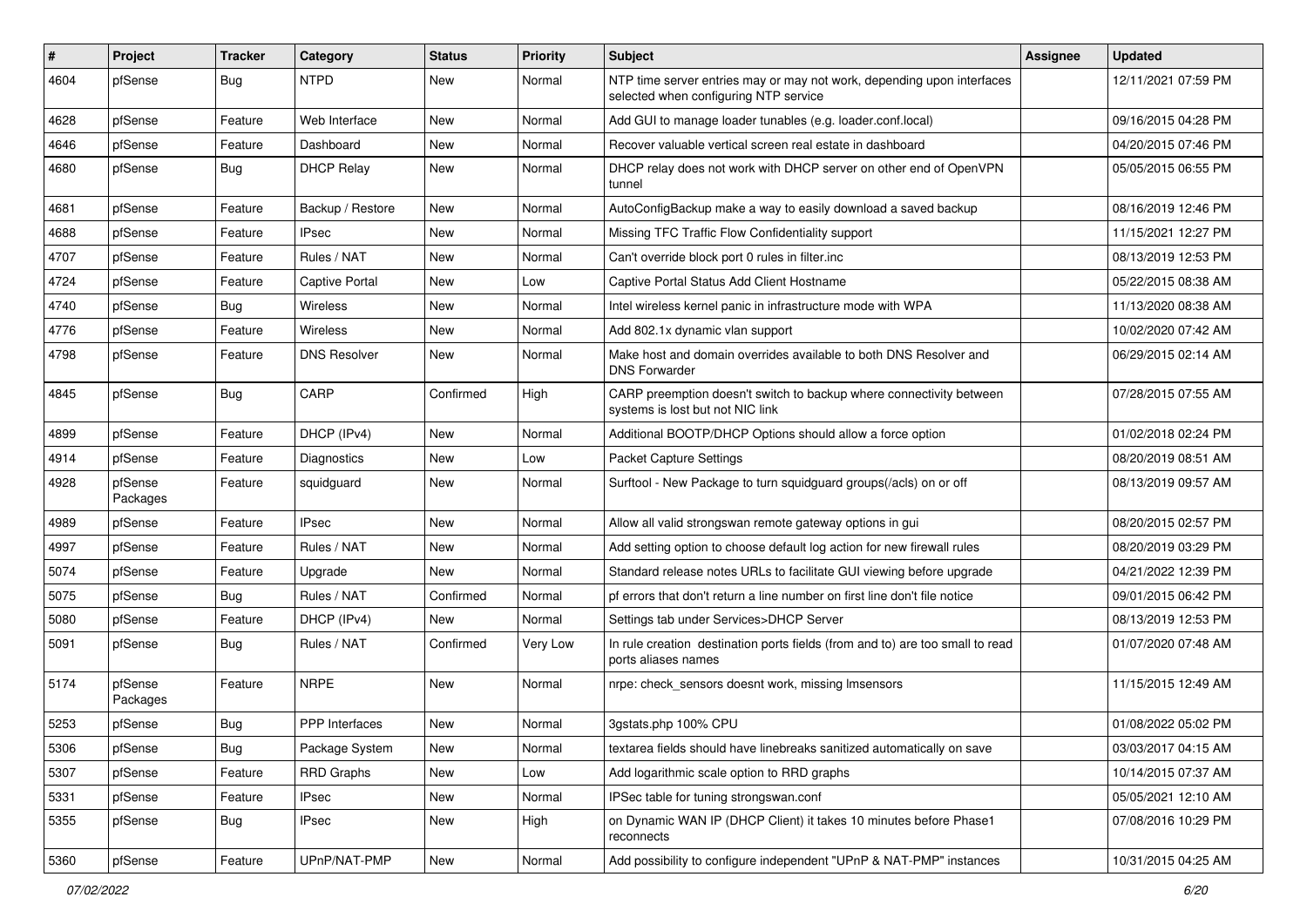| $\#$ | Project             | <b>Tracker</b> | Category                        | <b>Status</b> | Priority | <b>Subject</b>                                                                                               | Assignee | <b>Updated</b>      |
|------|---------------------|----------------|---------------------------------|---------------|----------|--------------------------------------------------------------------------------------------------------------|----------|---------------------|
| 5413 | pfSense             | Bug            | <b>DNS Resolver</b>             | Confirmed     | High     | Incorrect Handling of Unbound Resolver [service restarts, cache loss,<br>DNS service interruption]           |          | 06/19/2022 11:11 PM |
| 5445 | pfSense             | Todo           | Web Interface                   | New           | Normal   | Improve banner for "background activity"                                                                     |          | 02/06/2016 04:43 AM |
| 5469 | pfSense             | Bug            | Package System                  | Confirmed     | Low      | package.dtd XSD schema is a piece of pathetic, useless, unmaintained<br>junk                                 |          | 11/22/2015 06:26 AM |
| 5474 | pfSense             | Feature        | Interfaces                      | New           | Normal   | Add 802.1x configuration to wired interfaces.                                                                |          | 03/16/2016 04:32 PM |
| 5510 | pfSense             | Feature        | Package System                  | New           | Normal   | Need a simple way to enable/disable package-installed services                                               |          | 04/21/2022 12:39 PM |
| 5525 | pfSense             | Feature        | OpenVPN                         | New           | Normal   | Add static routes for OpenVPN client remote peer addresses when using<br>non-default WANs                    |          | 11/25/2015 08:44 AM |
| 5556 | pfSense             | Feature        | Diagnostics                     | New           | Normal   | No error when downloading non-existing file on Diagnostics/Execute                                           |          | 08/20/2019 03:43 PM |
| 5567 | pfSense             | Feature        | Dashboard                       | New           | Low      | CARP status widget does not update in real time                                                              |          | 08/20/2019 03:33 PM |
| 5619 | pfSense             | Feature        | <b>Operating System</b>         | New           | Normal   | Curl with ARES support                                                                                       |          | 08/13/2019 02:56 PM |
| 5629 | pfSense             | Bug            | <b>IPsec</b>                    | New           | Normal   | Allow for IPsec configuration using certs without a CA                                                       |          | 12/31/2021 05:21 PM |
| 5646 | pfSense<br>Packages | Feature        | Squid                           | New           | Normal   | Squid3 package Authentication Method: Kerberos/AD                                                            |          | 02/18/2019 05:34 PM |
| 5652 | pfSense             | Bug            | Authentication                  | New           | Normal   | Radius IETF Class Group Assignment - Incorrect Standard                                                      |          | 08/13/2019 01:39 PM |
| 5658 | pfSense             | Bug            | <b>Captive Portal</b>           | Confirmed     | Low      | Files with the same name cannot be uploaded to multiple captive portal<br>zones                              |          | 12/18/2015 07:19 PM |
| 5735 | pfSense             | Feature        | Aliases / Tables                | New           | Very Low | Automaticaly add DHCP leases to alias list or make it readable in selected<br>fields                         |          | 08/21/2019 11:01 AM |
| 5751 | pfSense<br>Packages | Bug            | squidguard                      | New           | Normal   | SquidGuard target categories not saved when long "Domain List" is<br>provided                                |          | 01/10/2016 08:55 AM |
| 5786 | pfSense             | Bug            | Web Interface                   | <b>New</b>    | Normal   | Check WebConfigurator port for conflicts                                                                     |          | 04/21/2022 12:39 PM |
| 5791 | pfSense             | Bug            | Rules / NAT                     | Confirmed     | Normal   | tftp-proxy functionality is easilly broken by unrelated rules                                                |          | 07/10/2016 12:24 AM |
| 5813 | pfSense             | Feature        | <b>Traffic Shaper</b><br>(ALTQ) | New           | Normal   | Replacement of layer7 filter                                                                                 |          | 02/18/2017 05:08 PM |
| 5825 | pfSense             | Feature        | Authentication                  | New           | Normal   | Allow EAP-RADIUS for authentication servers                                                                  |          | 08/21/2019 10:32 AM |
| 5835 | pfSense             | Feature        | OpenVPN                         | New           | Very Low | Improve OpenVPN client gateway detection in edge cases where the<br>remote does not send gateway information |          | 03/20/2016 12:29 AM |
| 5849 | pfSense             | Bug            | CARP                            | New           | Normal   | Routing fail on CARP IPsec                                                                                   |          | 12/18/2021 04:41 PM |
| 5850 | pfSense             | Feature        | User Manager /<br>Privileges    | New           | Normal   | Limit "WebCfg - System: User Manager page" privilege to non-admins<br>and non-admin groups                   |          | 02/19/2017 10:04 AM |
| 5887 | pfSense             | Bug            | Interfaces                      | Confirmed     | Normal   | hardware offloading applyflags sets/unsets most values when already<br>set correctly                         |          | 07/06/2016 03:31 PM |
| 5902 | pfSense             | Todo           | Configuration<br>Backend        | New           | Normal   | Use a common place for default values                                                                        |          | 08/13/2019 12:53 PM |
| 5950 | pfSense             | Feature        | DHCP (IPv6)                     | New           | Normal   | DHCPv6 Server support for PD of PD-obtained networks                                                         |          | 03/04/2016 03:04 AM |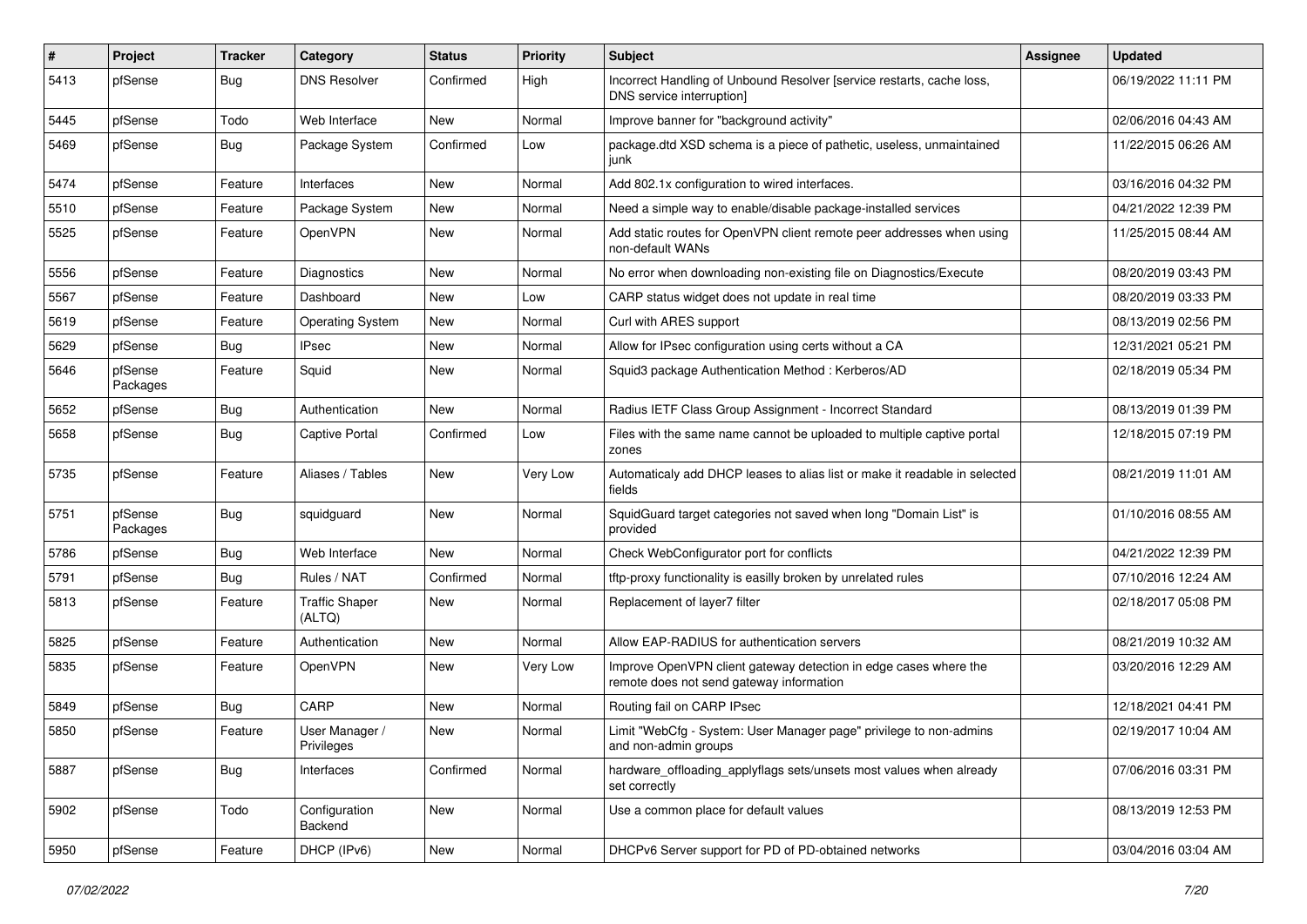| ∦    | Project             | <b>Tracker</b> | Category                                        | <b>Status</b> | Priority | <b>Subject</b>                                                                                        | <b>Assignee</b> | <b>Updated</b>      |
|------|---------------------|----------------|-------------------------------------------------|---------------|----------|-------------------------------------------------------------------------------------------------------|-----------------|---------------------|
| 6011 | pfSense             | Bug            | Web Interface                                   | Confirmed     | Low      | IPv6 link local fails HTTP REFERER check                                                              |                 | 09/04/2016 09:57 AM |
| 6022 | pfSense<br>Packages | Feature        | New Package<br>Request                          | <b>New</b>    | Normal   | Consider MLVPN for bonded VPN                                                                         |                 | 01/30/2021 05:24 PM |
| 6029 | pfSense             | <b>Bug</b>     | <b>XML Parser</b>                               | <b>New</b>    | Normal   | Unhelpful error messages in xmlparse*.inc and generally                                               |                 | 08/13/2019 12:52 PM |
| 6038 | pfSense             | Feature        | Interfaces                                      | New           | Normal   | Add ability to configure which interface is chosen for defining hostname IP<br>in /etc/hosts          |                 | 07/07/2017 09:56 AM |
| 6051 | pfSense             | Bug            | DHCP (IPv6)                                     | <b>New</b>    | Normal   | DHCPv6 Client Failure for additional WAN Address causes<br>2-seconds-service-restart-loop             |                 | 12/03/2020 01:08 AM |
| 6055 | pfSense             | <b>Bug</b>     | Package System                                  | Confirmed     | Low      | Menu items may remain from packages no longer installed                                               |                 | 06/18/2021 08:46 PM |
| 6083 | pfSense<br>Packages | Bug            | Squid                                           | <b>New</b>    | Normal   | Suqid Realtime Monitor / Squid Cache Table not diplaying correctly                                    |                 | 12/06/2016 07:25 AM |
| 6103 | pfSense             | Feature        | <b>DNS Resolver</b>                             | <b>New</b>    | Normal   | DNS Resolver Outgoing Interfaces should be able to use Gateway<br>Groups                              |                 | 10/21/2019 08:02 AM |
| 6176 | pfSense<br>Packages | Feature        | OpenVPN Client<br>Export                        | New           | Normal   | Privilege for OpenVPN Client Export                                                                   |                 | 10/05/2020 07:33 AM |
| 6186 | pfSense             | Bug            | Services                                        | <b>New</b>    | Normal   | race conditions in service startup                                                                    |                 | 04/21/2022 12:39 PM |
| 6207 | pfSense             | Feature        | Rules / NAT                                     | New           | Normal   | Please, add "THIS IF broadcast" Macro for use in firewall rules                                       |                 | 08/21/2019 11:01 AM |
| 6213 | pfSense             | Feature        | <b>IPsec</b>                                    | New           | Normal   | IPSEC: IPV4/IPV6 dual-interface-stack support for Mobile IKE                                          |                 | 04/20/2016 07:48 AM |
| 6215 | pfSense             | Feature        | Web Interface                                   | New           | Normal   | Create consistent UI for admin access security                                                        |                 | 04/20/2016 03:05 PM |
| 6228 | pfSense             | Feature        | <b>Operating System</b>                         | New           | Normal   | Please provide a means for IGMPv3 and MLDv2 support                                                   |                 | 05/20/2020 03:21 PM |
| 6255 | pfSense             | Bug            | <b>PPP</b> Interfaces                           | Confirmed     | Low      | PPP Country/Provider/Plan configuration not saved                                                     |                 | 04/25/2016 07:15 PM |
| 6283 | pfSense             | Feature        | DHCP (IPv6)                                     | New           | Normal   | Register DHCPv6 leases with DNS resolver                                                              |                 | 08/21/2019 10:48 AM |
| 6289 | pfSense             | <b>Bug</b>     | Interfaces                                      | New           | Normal   | IPv6 address not given to track6 interfaces on create                                                 |                 | 12/30/2021 04:17 AM |
| 6321 | pfSense             | Bug            | L <sub>2</sub> TP                               | New           | Normal   | Problem with connecting I2tp over ipsec from android and windows                                      |                 | 11/13/2020 11:01 AM |
| 6332 | pfSense             | Todo           | Web Interface                                   | New           | Normal   | Upgrade encryption options to cover current range of recommendations                                  |                 | 08/13/2019 02:34 PM |
| 6361 | pfSense             | Bug            | Web Interface                                   | <b>New</b>    | Low      | Responsive Mobile Menu issue                                                                          |                 | 05/16/2016 12:09 PM |
| 6362 | pfSense             | <b>Bug</b>     | DHCP (IPv4)                                     | Confirmed     | Normal   | DHCP Client ID not used                                                                               |                 | 07/09/2021 06:30 AM |
| 6370 | pfSense             | Bug            | IPsec                                           | Confirmed     | Normal   | IPSEC bound to WAN gateway group and Dynamic DNS doesn't to fail<br>back tunnel to WAN on DDNS update |                 | 08/31/2021 07:38 AM |
| 6386 | pfSense             | Bug            | <b>IPv6 Router</b><br>Advertisements<br>(RADVD) | <b>New</b>    | Low      | Switching Router Advertisements to disabled should broadcast IP<br>Removal messages                   |                 | 05/22/2016 10:44 PM |
| 6390 | pfSense             | Todo           | Dashboard                                       | New           | Low      | Autoscale from Traffic Graph not correct size (big graphs)                                            |                 | 05/23/2016 01:38 PM |
| 6398 | pfSense             | <b>Bug</b>     | Configuration<br>Backend                        | New           | Normal   | If config cannot be loaded due to corruption or bug, it isn't handled<br>gracefully (just stops)      |                 | 08/13/2019 01:23 PM |
| 6412 | pfSense             | Feature        | <b>Operating System</b>                         | New           | Normal   | Add includedir directive for /var/etc/xinet.d to xinetd configuration                                 |                 | 08/13/2019 01:23 PM |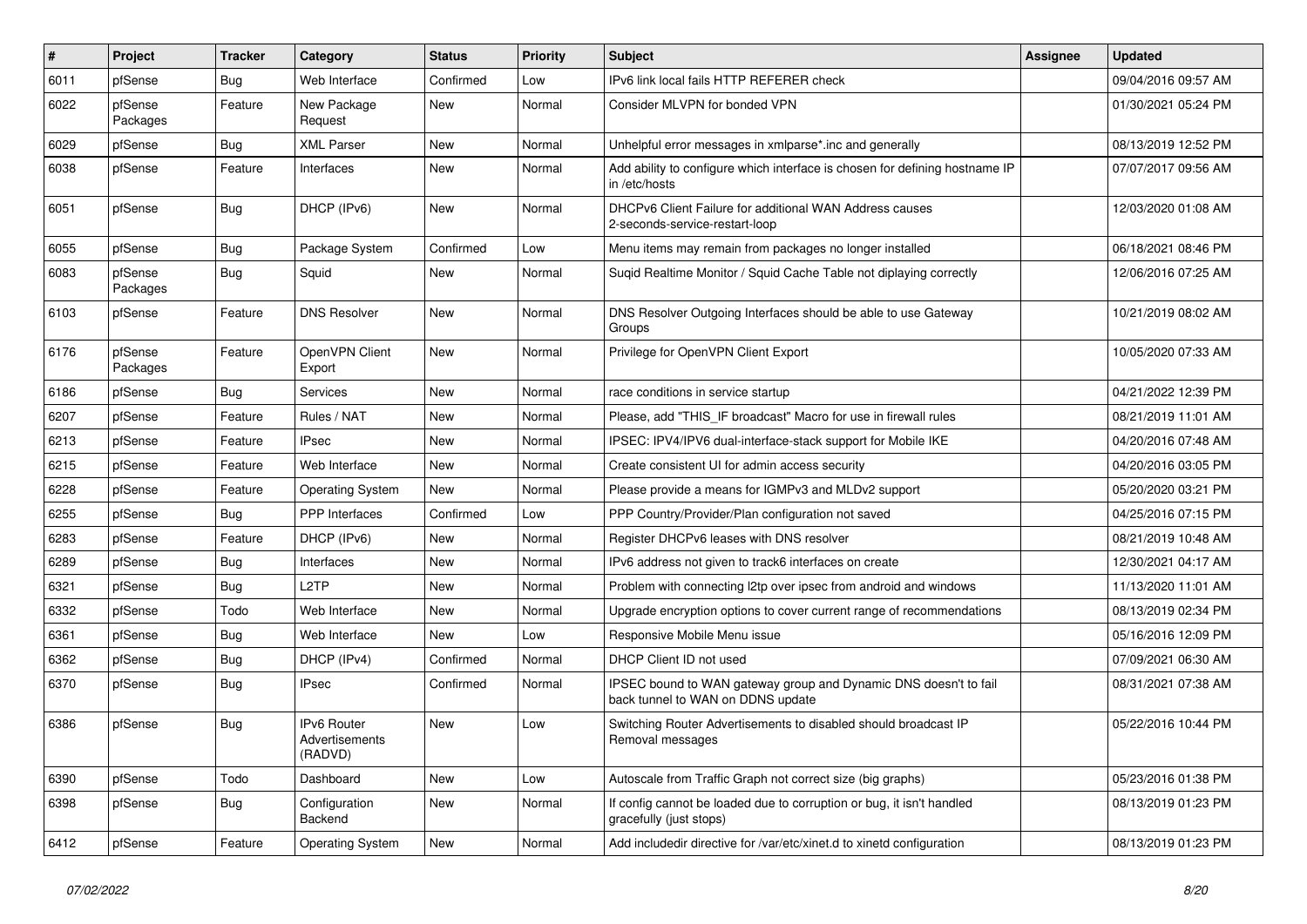| #    | Project             | <b>Tracker</b> | Category                                 | <b>Status</b> | <b>Priority</b> | Subject                                                                                       | Assignee | <b>Updated</b>      |
|------|---------------------|----------------|------------------------------------------|---------------|-----------------|-----------------------------------------------------------------------------------------------|----------|---------------------|
| 6430 | pfSense             | Bug            | <b>DNS Resolver</b>                      | Confirmed     | Low             | pfsense should sanity-check hostnames when copying from dhcpd.leases<br>to /etc/hosts         |          | 08/13/2019 01:23 PM |
| 6457 | pfSense             | Feature        | Installer                                | New           | Normal          | Allow ability to configure AWS EC2 AMI via userdata                                           |          | 09/21/2020 02:54 PM |
| 6469 | pfSense             | Feature        | Console Menu                             | New           | Normal          | Improve help + self documentation in console PHP shell                                        |          | 08/13/2019 01:23 PM |
| 6470 | pfSense<br>Packages | Feature        | New Package<br>Request                   | <b>New</b>    | Normal          | CloudFlare Integration Module                                                                 |          | 08/13/2019 01:23 PM |
| 6471 | pfSense<br>Packages | Bug            | squidguard                               | New           | Normal          | pfsense 2.3.1 squidguard -> common ACL -> Target Rules List missing                           |          | 06/08/2016 06:22 PM |
| 6481 | pfSense             | Bug            | <b>IPsec</b>                             | New           | Normal          | loading EAP_RADIUS method failed                                                              |          | 03/24/2020 04:25 PM |
| 6493 | pfSense             | Bug            | Web Interface                            | Confirmed     | Normal          | Dynamic DNS clients slow page load                                                            |          | 06/17/2016 03:43 AM |
| 6500 | pfSense             | Feature        | Package System                           | New           | Normal          | Should be a way to determine which packages are available without<br>having to update/install |          | 06/17/2016 05:34 PM |
| 6501 | pfSense             | Todo           | Web Interface                            | <b>New</b>    | Normal          | Tightening up subnet expansion                                                                |          | 08/13/2019 01:23 PM |
| 6517 | pfSense             | Bug            | <b>IPsec</b>                             | Confirmed     | Normal          | Adding mobile IPsec phase 2 entries requires restart of strongswan                            |          | 06/21/2016 11:04 PM |
| 6521 | pfSense<br>Packages | Bug            | squidguard                               | New           | Normal          | pfsense 2.3.1 squidguard -> Groups ACL -> Target Rules List missing                           |          | 06/25/2016 10:49 PM |
| 6539 | pfSense             | Feature        | Rules / NAT                              | <b>New</b>    | Normal          | ICMPv6 filtering requires multiple rules - no range support                                   |          | 08/13/2019 01:23 PM |
| 6541 | pfSense             | Bug            | IPv6 Router<br>Advertisements<br>(RADVD) | New           | Normal          | IPv6 RAs always include on-link prefix; clients may not use DHCPv6<br>managed addresses       |          | 08/13/2019 03:23 PM |
| 6544 | pfSense             | Feature        | DHCP (IPv4)                              | <b>New</b>    | Very Low        | RFC 3046 DHCP Option 82 support (and RFC 3315/4649/4580 for IPv6)                             |          | 07/13/2020 02:14 AM |
| 6554 | pfSense             | Feature        | <b>NTPD</b>                              | New           | Normal          | Reintroduce NTP mode7 for IEEE 1588 PTPd interop                                              |          | 08/13/2019 01:40 PM |
| 6555 | pfSense<br>Packages | Feature        | New Package<br>Request                   | New           | Normal          | Support IEEE 1588                                                                             |          | 08/13/2019 01:40 PM |
| 6574 | pfSense             | Feature        | Hardware / Drivers                       | New           | Normal          | Support USB RNDIS network interfaces                                                          |          | 08/20/2019 08:46 AM |
| 6580 | pfSense             | Bug            | <b>Operating System</b>                  | Confirmed     | Normal          | Bridge with down member interface sends ICMP unreachables where it<br>shouldn't               |          | 07/05/2016 05:40 PM |
| 6602 | pfSense             | Feature        | User Manager /<br>Privileges             | <b>New</b>    | Normal          | Config writes denied via "deny config write" permission should notify as<br>such              |          | 08/20/2019 03:43 PM |
| 6604 | pfSense             | Feature        | <b>NTPD</b>                              | New           | Normal          | Allow NTP server list to be overridden by DHCP/PPP                                            |          | 08/13/2019 01:39 PM |
| 6605 | pfSense             | Bug            | Interfaces                               | Confirmed     | Normal          | rc.linkup logic issues with actions taken                                                     |          | 07/12/2016 07:46 PM |
| 6608 | pfSense             | Feature        | Backup / Restore                         | New           | Low             | backup and restore dhcp                                                                       |          | 07/13/2016 04:09 PM |
| 6614 | pfSense             | Bug            | Web Interface                            | Confirmed     | Normal          | Dashboard high CPU usage                                                                      |          | 07/14/2016 03:04 PM |
| 6615 | pfSense             | Feature        | DHCP (IPv4)                              | New           | Normal          | new DHCP server option                                                                        |          | 08/13/2019 01:39 PM |
| 6627 | pfSense             | <b>Bug</b>     | Rules / NAT                              | New           | Normal          | floating tab match rules ignore quick action so should be removed                             |          | 07/18/2016 02:15 PM |
| 6647 | pfSense             | Todo           | Web Interface                            | New           | Very Low        | <b>Enable Additional Security Headers</b>                                                     |          | 05/14/2021 01:09 AM |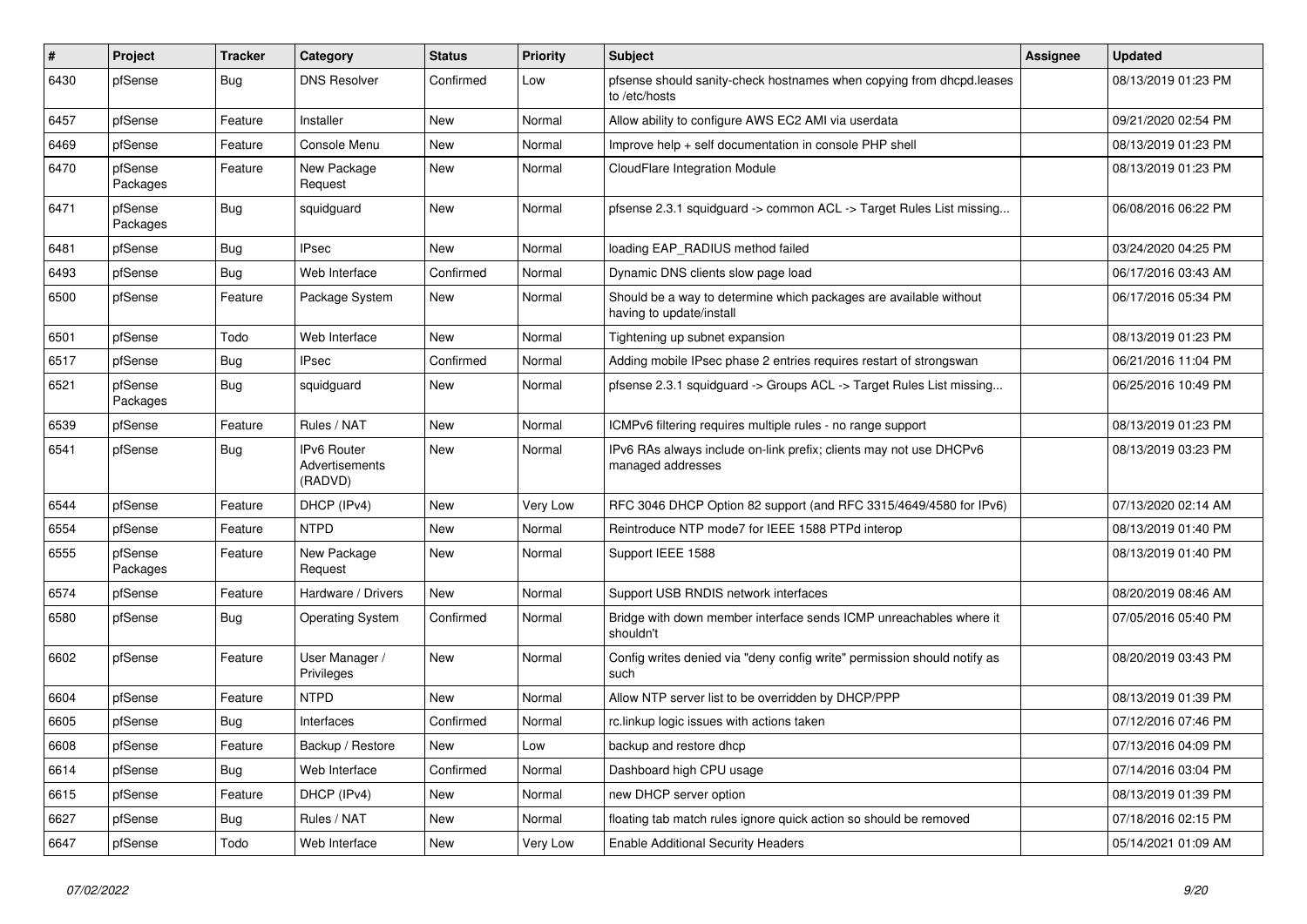| #    | Project             | <b>Tracker</b> | Category                                 | <b>Status</b> | <b>Priority</b> | <b>Subject</b>                                                                                                                                         | <b>Assignee</b> | <b>Updated</b>      |
|------|---------------------|----------------|------------------------------------------|---------------|-----------------|--------------------------------------------------------------------------------------------------------------------------------------------------------|-----------------|---------------------|
| 6668 | pfSense             | Bug            | IPsec                                    | Feedback      | Normal          | IPSec tunnel + L2TP/IPSec VPN - wrong PSK chosen by pfSense                                                                                            |                 | 09/21/2019 02:07 AM |
| 6691 | pfSense             | Bug            | DHCP (IPv6)                              | <b>New</b>    | Normal          | dhcp6c quits after only two tries if no response was received                                                                                          |                 | 12/07/2020 04:25 PM |
| 6738 | pfSense             | Feature        | Web Interface                            | New           | Normal          | GUI Action Buttons replicated to the top of the List                                                                                                   |                 | 07/10/2021 01:04 PM |
| 6776 | pfSense             | Feature        | Rules / NAT                              | New           | Normal          | Allow disabling of "filter rule association" by default                                                                                                |                 | 08/17/2021 10:56 AM |
| 6784 | pfSense<br>Packages | Bug            | haproxy                                  | New           | Normal          | HAProxy version .48 will not use URL Table Alias for front end listener                                                                                |                 | 02/18/2019 05:32 PM |
| 6789 | pfSense<br>Packages | Feature        | Squid                                    | New           | Normal          | disgest_ldap_auth                                                                                                                                      |                 | 08/13/2019 09:57 AM |
| 6796 | pfSense             | Feature        | Interfaces                               | New           | Normal          | Allow hostnames as GRE and GIF endpoints                                                                                                               |                 | 08/13/2019 02:35 PM |
| 6799 | pfSense             | Bug            | Rules / NAT                              | New           | Normal          | Using NOT (!) with interface subnet macros results unexpected traffic<br>passing when multiple subnets are included in the macro (i.e. VIP<br>subnets) |                 | 02/07/2022 02:18 PM |
| 6803 | pfSense             | Bug            | Web Interface                            | New           | Normal          | CSRF timeout occurs when it (probably) shouldn't                                                                                                       |                 | 11/03/2016 09:43 PM |
| 6804 | pfSense             | Feature        | Diagnostics                              | New           | Very Low        | Add row counter into Diagnostics -> Edit File                                                                                                          |                 | 08/20/2019 03:44 PM |
| 6816 | pfSense             | Feature        | IPv6 Router<br>Advertisements<br>(RADVD) | New           | Normal          | Status and/or Diagnostics page for radvd                                                                                                               |                 | 08/13/2019 02:35 PM |
| 6823 | pfSense             | Bug            | Interfaces                               | New           | Normal          | No connectivity after changing link state to UP                                                                                                        |                 | 04/21/2022 12:39 PM |
| 6831 | pfSense<br>Packages | Feature        | Snort                                    | <b>New</b>    | Normal          | Snort does not support aliases containing FQDN                                                                                                         |                 | 07/11/2020 12:51 PM |
| 6842 | pfSense             | Feature        | Package System                           | New           | Low             | Package Manager progress bar should indicate overall progress                                                                                          |                 | 08/21/2019 08:55 AM |
| 6845 | pfSense             | Feature        | Interfaces                               | New           | Normal          | DHCP / DHCPv6 WAN client status page                                                                                                                   |                 | 08/19/2019 12:37 PM |
| 6861 | pfSense<br>Packages | Bug            | haproxy                                  | New           | Normal          | Ha-Proxy duplicated backend used in place of original backend                                                                                          |                 | 02/18/2019 05:30 PM |
| 6917 | pfSense             | Feature        | Upgrade                                  | New           | Normal          | Add ability to choose from what IP/IFACE you search for updates                                                                                        |                 | 11/11/2016 09:51 AM |
| 6926 | pfSense             | Bug            | UPnP/NAT-PMP                             | New           | Normal          | Miniupnp advertising expired IPv6 address                                                                                                              |                 | 01/15/2022 08:29 PM |
| 6956 | pfSense             | Feature        | <b>Captive Portal</b>                    | New           | Normal          | Allow more control over concurrent logins                                                                                                              |                 | 11/23/2016 12:01 PM |
| 6960 | pfSense             | Feature        | DHCP (IPv4)                              | New           | Normal          | Consider replacing ISC DHCP server with KEA DHCP                                                                                                       |                 | 09/24/2020 01:59 PM |
| 6977 | pfSense             | Bug            | Interfaces                               | New           | Normal          | VLAN traffic is erroneously counted as underlying iface (untagged) traffic                                                                             |                 | 08/13/2019 02:56 PM |
| 6988 | pfSense<br>Packages | Bug            | Snort                                    | New           | High            | SNORT Package PHP memory error                                                                                                                         |                 | 06/28/2018 10:00 PM |
| 7000 | pfSense<br>Packages | Feature        | ntop                                     | New           | Normal          | ntopng historical data needs to be reworked                                                                                                            |                 | 01/14/2017 09:20 AM |
| 7030 | pfSense             | Feature        | Multi-WAN                                | New           | Very Low        | New Feature Load Balance Per Amount Of GB                                                                                                              |                 | 08/13/2019 02:56 PM |
| 7039 | pfSense<br>Packages | Bug            | haproxy                                  | Feedback      | Normal          | HAProxy backend configuration does not handle intermediate CAs<br>properly                                                                             |                 | 04/21/2022 12:40 PM |
| 7040 | pfSense             | <b>Bug</b>     | Interfaces                               | New           | Normal          | Issue when disabling an interface                                                                                                                      |                 | 12/26/2016 02:56 AM |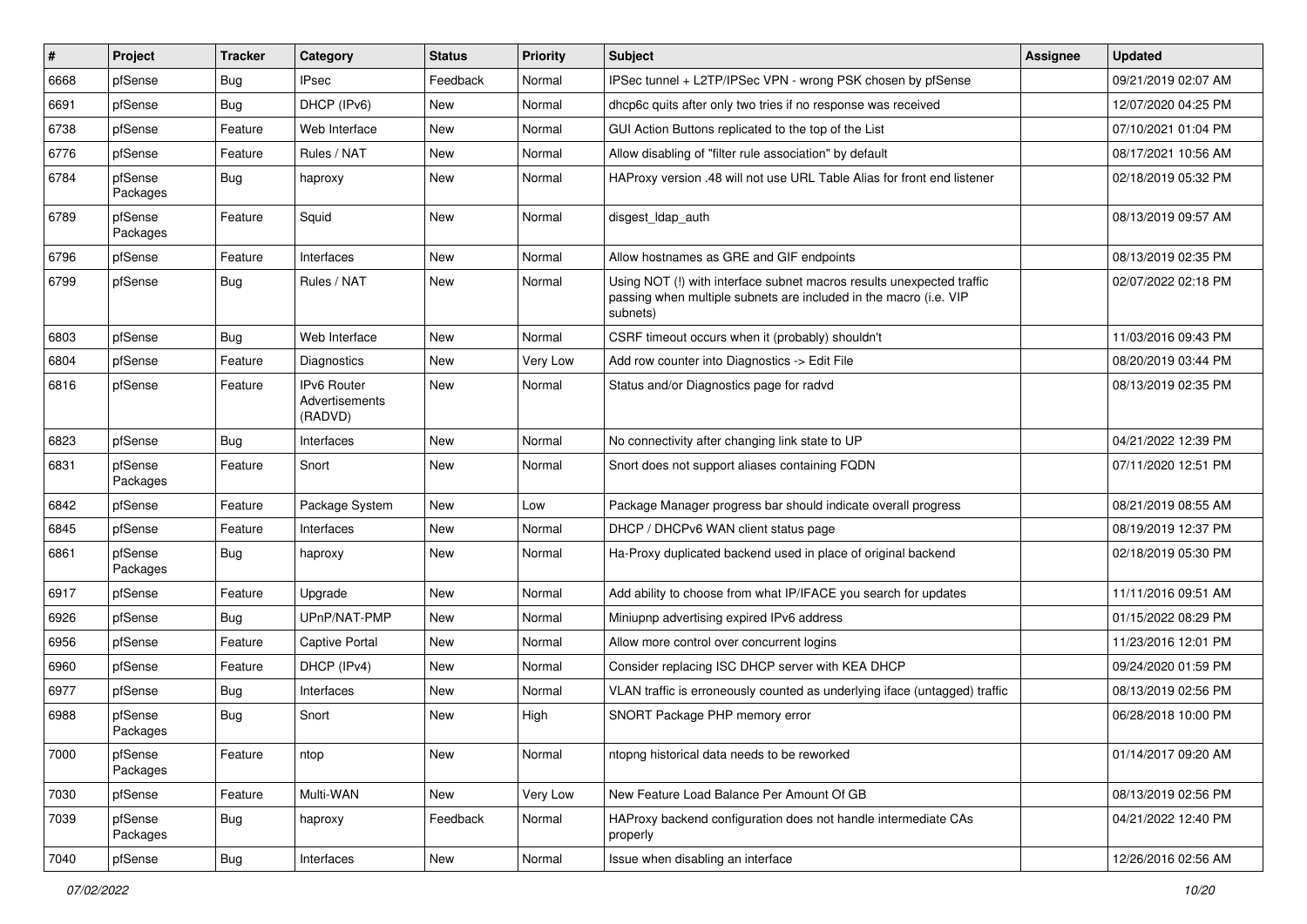| #    | Project             | <b>Tracker</b> | Category                                        | <b>Status</b> | <b>Priority</b> | <b>Subject</b>                                                                                                                | <b>Assignee</b> | <b>Updated</b>      |
|------|---------------------|----------------|-------------------------------------------------|---------------|-----------------|-------------------------------------------------------------------------------------------------------------------------------|-----------------|---------------------|
| 7078 | pfSense             | Feature        | OpenVPN                                         | New           | Low             | Allow reordering of client specific overrides in OpenVPN                                                                      |                 | 11/21/2019 02:48 PM |
| 7082 | pfSense             | Bug            | Package System                                  | <b>New</b>    | Normal          | pkg edit.php - impossible to use default value with rowhelperfield                                                            |                 | 08/21/2019 09:15 AM |
| 7085 | pfSense             | Feature        | Rules / NAT                                     | New           | Normal          | Edit Firewall Rules Seperator                                                                                                 |                 | 09/10/2017 09:15 AM |
| 7096 | pfSense             | Bug            | <b>DNS Resolver</b>                             | Feedback      | Normal          | Unbound fails to start on boot if specific network devices are configured in<br>the "Network Interfaces"                      |                 | 11/22/2021 08:59 AM |
| 7113 | pfSense             | Bug            | Dashboard                                       | New           | Normal          | Interface name in Traffic Graphs                                                                                              |                 | 12/31/2021 05:40 PM |
| 7138 | pfSense             | Bug            | DHCP (IPv6)                                     | Assigned      | Normal          | Pfsense wide dhcpv6 client doesn't recognise ifid statement                                                                   |                 | 04/21/2022 12:39 PM |
| 7152 | pfSense             | <b>Bug</b>     | <b>DNS Resolver</b>                             | New           | Normal          | Unbound / DNS Resolver issue if "Register DHCP static mappings in the<br>DNS Resolver" set before wildcard DNS custom options |                 | 12/18/2021 04:59 PM |
| 7172 | pfSense             | Bug            | DHCP (IPv4)                                     | New           | Normal          | Sorting by hostname in Services > DHCP Server > LAN should be<br>"natural" (alphanumeric friendly)                            |                 | 08/20/2019 03:47 PM |
| 7181 | pfSense             | Feature        | Rules / NAT                                     | New           | Low             | Add Top and Add Bottom on Seperator                                                                                           |                 | 08/21/2019 08:55 AM |
| 7182 | pfSense             | Feature        | Dashboard                                       | New           | Normal          | Break up System Widget on the Dashboard                                                                                       |                 | 08/21/2019 08:59 AM |
| 7195 | pfSense             | Bug            | Package System                                  | New           | Normal          | pkg_edit.php - < checkenablefields> tag has no effect on fields other than<br>checkbox/input                                  |                 | 08/21/2019 09:15 AM |
| 7201 | pfSense             | Feature        | <b>NTPD</b>                                     | New           | Normal          | NTP Support multiple GPS reference clocks                                                                                     |                 | 04/27/2021 12:31 PM |
| 7238 | pfSense             | Bug            | Web Interface                                   | New           | Normal          | Menu layout broken when using "Hostname in Menu" with long<br>hostnames                                                       |                 | 02/21/2017 07:01 AM |
| 7244 | pfSense             | Feature        | Developer Tools                                 | <b>New</b>    | Normal          | Publish pfsense as a Vagrant Basebox                                                                                          |                 | 01/29/2019 04:09 AM |
| 7260 | pfSense             | Feature        | Rules / NAT                                     | New           | Normal          | Source OS / p0f Database Missing Modern Operating Systems                                                                     |                 | 04/18/2020 02:25 AM |
| 7281 | pfSense             | Feature        | OpenVPN                                         | New           | Normal          | OpenVPN: Add support for IPv6 dynamic prefix selection                                                                        |                 | 12/21/2017 08:56 PM |
| 7286 | pfSense             | Bug            | OpenVPN                                         | Incomplete    | Normal          | OpenVPN client is unreliable when you have multiple tunnels                                                                   |                 | 08/19/2019 03:28 PM |
| 7287 | pfSense             | Feature        | <b>NTPD</b>                                     | New           | Normal          | NTP add support for ACTS ref clock                                                                                            |                 | 10/12/2020 07:45 AM |
| 7289 | pfSense             | Bug            | Certificates                                    | New           | Low             | Generating 4096bit Certificate                                                                                                |                 | 08/14/2019 09:56 AM |
| 7292 | pfSense             | Feature        | Dynamic DNS                                     | New           | Normal          | DynamicDNS configuration does not sync to HA secondary                                                                        |                 | 02/21/2017 04:56 PM |
| 7303 | pfSense             | <b>Bug</b>     | <b>IPv6 Router</b><br>Advertisements<br>(RADVD) | New           | Normal          | ipv6 connectivity lost on pfSense reboot                                                                                      |                 | 08/20/2019 12:23 PM |
| 7314 | pfSense             | Bug            | <b>RRD Graphs</b>                               | New           | Low             | Discrepancy in ntp monitoring view                                                                                            |                 | 02/24/2017 08:37 PM |
| 7329 | pfSense             | Bug            | <b>DNS Forwarder</b>                            | New           | Low             | <b>DHCP Not Updating DNS</b>                                                                                                  |                 | 01/21/2022 09:16 PM |
| 7352 | pfSense             | <b>Bug</b>     | Routing                                         | New           | Normal          | pfSense IPv6 static route is dumped after a WAN flap                                                                          |                 | 01/20/2022 09:35 AM |
| 7365 | pfSense             | Feature        | Logging                                         | New           | Low             | Pass firewall/filter rule set through logging for centralized loggers to key<br>on                                            |                 | 03/07/2017 10:44 AM |
| 7367 | pfSense<br>Packages | Feature        | Squid                                           | New           | Normal          | Wizard for Squid                                                                                                              |                 | 03/14/2017 01:59 PM |
| 7373 | pfSense             | <b>Bug</b>     | Rules / NAT                                     | New           | Normal          | Firewall schedules GUI needs to be redone from scratch                                                                        |                 | 08/21/2019 08:56 AM |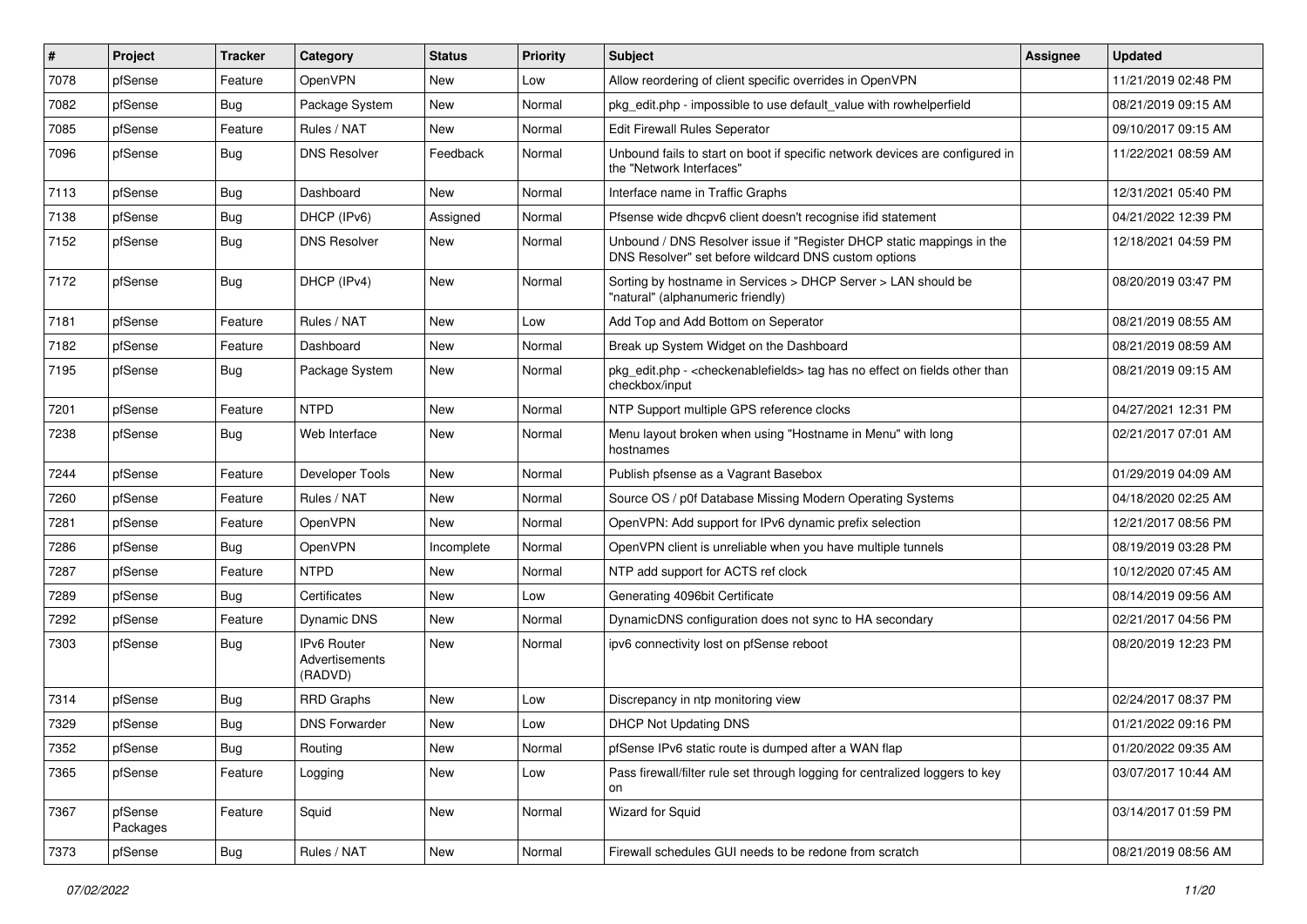| #    | Project             | <b>Tracker</b> | Category                 | <b>Status</b> | <b>Priority</b> | <b>Subject</b>                                                                                                                  | <b>Assignee</b> | <b>Updated</b>      |
|------|---------------------|----------------|--------------------------|---------------|-----------------|---------------------------------------------------------------------------------------------------------------------------------|-----------------|---------------------|
| 7385 | pfSense             | Todo           | Web Interface            | New           | Normal          | Sanitize PHP includes                                                                                                           |                 | 08/13/2019 03:22 PM |
| 7388 | pfSense<br>Packages | Bug            | Suricata                 | <b>New</b>    | High            | Suricata does not property recognize MTU for PPPOE interfaces                                                                   |                 | 03/15/2017 05:17 AM |
| 7402 | pfSense             | Bug            | Web Interface            | <b>New</b>    | Normal          | Inconsistent use of htmlentities validation checks                                                                              |                 | 03/21/2017 08:58 AM |
| 7403 | pfSense<br>Packages | Bug            | FreeRADIUS               | New           | Normal          | Captive Portal + freeradius2 + MySQL problems with German Umlaut                                                                |                 | 03/17/2017 09:12 AM |
| 7405 | pfSense             | Feature        | DHCP (IPv4)              | New           | Normal          | Ability to add dhcp host reservations from "Diagnostics -> ARP table"                                                           |                 | 10/12/2020 08:22 AM |
| 7411 | pfSense<br>Packages | Todo           | ladvd                    | <b>New</b>    | Low             | LADVD Devices not wide enough                                                                                                   |                 | 10/22/2017 05:04 AM |
| 7414 | pfSense<br>Packages | Feature        | Snort                    | New           | Normal          | snort needs automated refresh on ip change                                                                                      |                 | 08/20/2019 08:55 AM |
| 7418 | pfSense             | Feature        | Dynamic DNS              | <b>New</b>    | Normal          | Dynamic dns should be sorted interface name                                                                                     |                 | 08/21/2019 08:58 AM |
| 7420 | pfSense             | Bug            | <b>IPsec</b>             | New           | Normal          | ipsec status freezing                                                                                                           |                 | 02/13/2020 09:09 AM |
| 7430 | pfSense             | Bug            | Interfaces               | New           | Normal          | pfsense-utils.inc - where_is_ipaddr_configured() should account for<br>loopback interface                                       |                 | 08/13/2019 03:48 PM |
| 7441 | pfSense             | Feature        | DHCP (IPv4)              | <b>New</b>    | Low             | Display start/end times for Static Mapping leases on DHCP<br>Leases/DHCPv6 Leases                                               |                 | 08/21/2019 10:48 AM |
| 7442 | pfSense             | Feature        | <b>Diagnostics</b>       | <b>New</b>    | Low             | Suggestions for Diagnostics / ARP Table and Diagnostics / NDP Table                                                             |                 | 08/21/2019 09:27 AM |
| 7449 | pfSense<br>Packages | Feature        | OpenVPN Client<br>Export | New           | Normal          | feature request for openvpn-client-export package, add the support for<br>openvpn up and down script, for mapping network drive |                 | 08/06/2019 05:06 PM |
| 7453 | pfSense<br>Packages | Bug            | <b>ACME</b>              | <b>New</b>    | Normal          | DNS-ovh need to save or display consumer key                                                                                    |                 | 04/06/2017 10:54 AM |
| 7459 | pfSense             | Feature        | <b>Diagnostics</b>       | New           | Low             | "Refresh" button for Diagnostics/Tables display                                                                                 |                 | 08/21/2019 09:27 AM |
| 7462 | pfSense<br>Packages | Bug            | haproxy                  | <b>New</b>    | Normal          | HAproxy not rebinding properly after WAN DHCP IP change                                                                         |                 | 01/11/2018 09:15 AM |
| 7476 | pfSense             | Bug            | Logging                  | New           | Normal          | Dirty buffer used to build log messages?                                                                                        |                 | 04/17/2017 09:51 PM |
| 7495 | pfSense             | Feature        | <b>DNS Resolver</b>      | <b>New</b>    | Low             | Ability to set TTL for local for Unbound host overrides and dhcp leases                                                         |                 | 03/06/2018 09:46 AM |
| 7521 | pfSense             | Feature        | Package System           | New           | High            | Package Updates via Mirror                                                                                                      |                 | 05/04/2017 08:21 PM |
| 7531 | pfSense             | Feature        | Package System           | New           | Low             | pkg behavior when encountering invalid SSL certificate                                                                          |                 | 05/08/2017 06:57 PM |
| 7535 | pfSense<br>Packages | Feature        | Snort                    | New           | Normal          | Snort messages filling System / General. Should have its own log.                                                               |                 | 02/18/2019 05:29 PM |
| 7541 | pfSense             | Feature        | Installer                | New           | Normal          | ZFS Install, add hot spare option                                                                                               |                 | 08/14/2019 09:32 AM |
| 7551 | pfSense             | <b>Bug</b>     | Rules / NAT              | New           | Normal          | Dynamic IPsec endpoints not added to rule set after WAN down/up                                                                 |                 | 05/16/2017 02:26 PM |
| 7553 | pfSense             | <b>Bug</b>     | Captive Portal           | Confirmed     | Very Low        | Captive portal on a parent interface blocks traffic on VLAN interfaces too                                                      |                 | 08/19/2018 03:15 PM |
| 7563 | pfSense             | Feature        | L <sub>2</sub> TP        | New           | Normal          | I2tp Suggestion: consider allowing IP/Subnet for the user.                                                                      |                 | 08/21/2019 10:52 AM |
| 7589 | pfSense             | <b>Bug</b>     | Diagnostics              | New           | Normal          | diag_edit.php old print_info_box                                                                                                |                 | 05/20/2017 05:02 PM |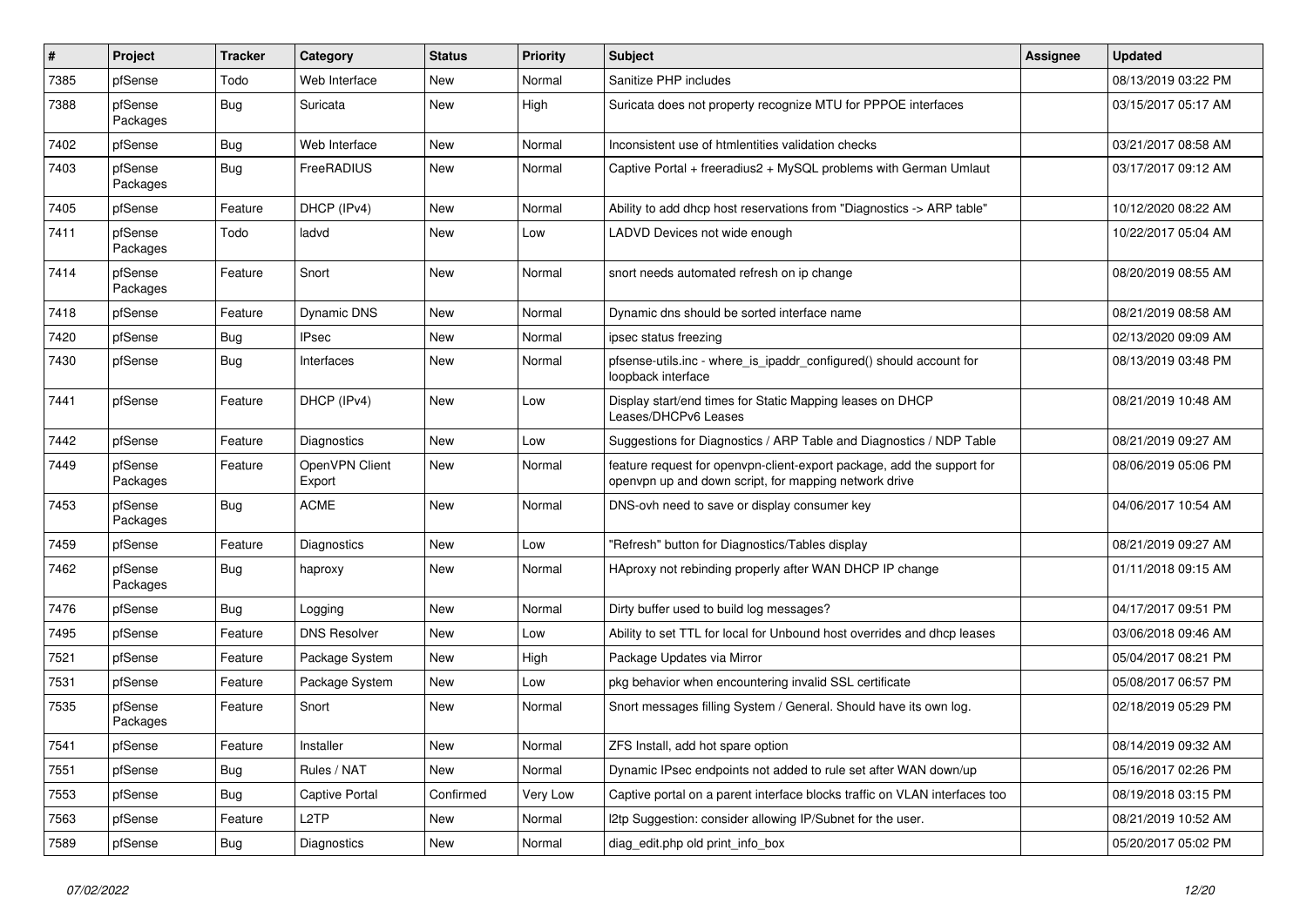| $\vert$ # | Project             | <b>Tracker</b> | Category                                 | <b>Status</b> | Priority | Subject                                                                                                               | <b>Assignee</b> | <b>Updated</b>      |
|-----------|---------------------|----------------|------------------------------------------|---------------|----------|-----------------------------------------------------------------------------------------------------------------------|-----------------|---------------------|
| 7590      | pfSense             | Bug            | Diagnostics                              | New           | Normal   | diag edit do not save when nothing to sae (in directory browse view)                                                  |                 | 05/20/2017 05:04 PM |
| 7602      | pfSense             | Feature        | <b>Operating System</b>                  | <b>New</b>    | Normal   | Auto-Create bootable USB for recovery                                                                                 |                 | 08/13/2019 09:50 AM |
| 7608      | pfSense<br>Packages | Feature        | FreeRADIUS                               | New           | Very Low | Captive Portal amount of traffic Account + Free Radius+Mysql                                                          |                 | 05/28/2017 09:08 AM |
| 7626      | pfSense             | Feature        | Interfaces                               | <b>New</b>    | Normal   | Add IPoE support for WAN                                                                                              |                 | 01/01/2022 12:31 AM |
| 7648      | pfSense             | Bug            | CARP                                     | New           | Very Low | SPAN ports on an interface renders CARP HA inoperative                                                                |                 | 06/14/2017 09:19 PM |
| 7665      | pfSense             | Bug            | Aliases / Tables                         | <b>New</b>    | Normal   | Host range validation for Aliases is not strict enough                                                                |                 | 08/21/2019 11:01 AM |
| 7671      | pfSense             | Feature        | Gateway Monitoring                       | <b>New</b>    | Normal   | Gateway Monitoring Via Custom Script or Telnet.                                                                       |                 | 09/18/2020 02:59 PM |
| 7683      | pfSense<br>Packages | Feature        | New Package<br>Request                   | New           | Low      | Splunk Universal Forwarder Package                                                                                    |                 | 08/19/2019 02:54 PM |
| 7686      | pfSense<br>Packages | Feature        | haproxy                                  | New           | Normal   | Add option in HAProxy to configure SSL defaults based on the Mozilla<br><b>SSL Configuration Generator</b>            |                 | 08/16/2019 01:09 PM |
| 7688      | pfSense             | Feature        | Backup / Restore                         | <b>New</b>    | Low      | AutoConfigBackup - Info Icon - username only                                                                          |                 | 10/22/2017 10:46 AM |
| 7691      | pfSense<br>Packages | Feature        | Squid                                    | New           | Normal   | Allow for custom icap services for squid                                                                              |                 | 08/24/2017 03:16 AM |
| 7699      | pfSense<br>Packages | Feature        | OpenVPN Client<br>Export                 | <b>New</b>    | Normal   | OpenVPN Client Export - Default Gateway                                                                               |                 | 08/19/2019 03:32 PM |
| 7718      | pfSense             | Feature        | Dynamic DNS                              | <b>New</b>    | Very Low | Hostname for Custom DynDNS Updater.                                                                                   |                 | 07/24/2017 10:05 AM |
| 7720      | pfSense             | Feature        | Hardware / Drivers                       | <b>New</b>    | Normal   | Add general watchdog kernel modules (like ichwd) and watchdogd<br>support in the GUI.                                 |                 | 08/19/2019 01:20 PM |
| 7730      | pfSense             | Bug            | Interfaces                               | <b>New</b>    | High     | 2.3.4_1 greX: loop detected when hit save on filter rules or interfaces                                               |                 | 07/27/2017 08:16 AM |
| 7734      | pfSense             | Bug            | DHCP (IPv6)                              | New           | Normal   | Using opton ia pd0 does not renew prefix and prefix get dropped                                                       |                 | 07/31/2017 03:46 AM |
| 7737      | pfSense             | Bug            | IPv6 Router<br>Advertisements<br>(RADVD) | <b>New</b>    | Normal   | radvd error message                                                                                                   |                 | 08/13/2019 09:41 AM |
| 7738      | pfSense             | Feature        | IPsec                                    | <b>New</b>    | Normal   | Highlight which IPSec (or other VPN) crypto modes are<br>hardware-accelerated in the UI                               |                 | 08/13/2019 03:46 PM |
| 7747      | pfSense             | Feature        | Console Menu                             | New           | Normal   | Minor UI Tweak: Make hitting enter on the console (esp via SSH) should<br>not log you out, but simply redraw the menu |                 | 08/01/2017 04:03 PM |
| 7757      | pfSense             | <b>Bug</b>     | Backup / Restore                         | <b>New</b>    | Normal   | Auto Config Backup fails to upload unless Default Gateway is up                                                       |                 | 08/16/2019 12:47 PM |
| 7761      | pfSense             | Feature        | Rules / NAT                              | New           | Normal   | Add a way to match on IPv6 proto=0 (hop-by-hop header extension)                                                      |                 | 08/13/2019 03:49 PM |
| 7773      | pfSense             | Feature        | <b>IPsec</b>                             | New           | Normal   | IPSec using IKEv2 with split DNS not using provided domain names                                                      |                 | 08/15/2017 05:25 PM |
| 7779      | pfSense             | Bug            | OpenVPN                                  | New           | Normal   | Traffic crossing a site-to-site OpenVPN tunnel fails to fragment.                                                     |                 | 06/02/2021 08:26 AM |
| 7781      | pfSense             | Feature        | Rules / NAT                              | New           | Normal   | Please Enable Rule Separators on Manual Outbound NAT                                                                  |                 | 08/21/2019 09:07 AM |
| 7783      | pfSense             | Feature        | <b>Operating System</b>                  | New           | Normal   | Support for hosting VMs on pfSense using bhyve                                                                        |                 | 03/25/2022 11:53 AM |
| 7788      | pfSense             | Bug            | Dashboard                                | New           | Low      | Irregular updating of widgets like cpu/uptime on system widget.                                                       |                 | 08/21/2019 09:03 AM |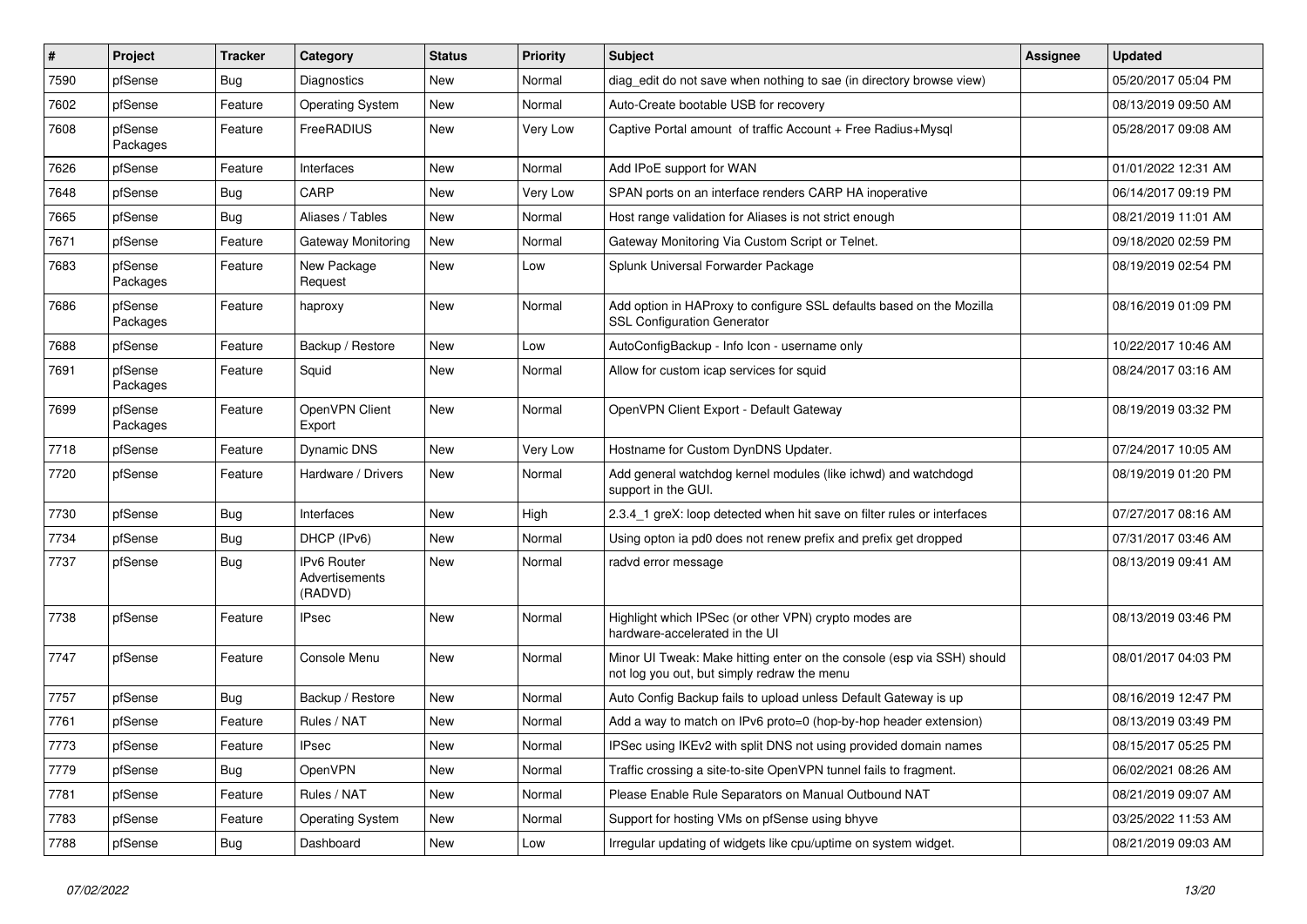| $\vert$ # | Project             | <b>Tracker</b> | Category                        | <b>Status</b> | <b>Priority</b> | <b>Subject</b>                                                                                                                    | <b>Assignee</b> | <b>Updated</b>      |
|-----------|---------------------|----------------|---------------------------------|---------------|-----------------|-----------------------------------------------------------------------------------------------------------------------------------|-----------------|---------------------|
| 7797      | pfSense<br>Packages | Bug            | Squid                           | Feedback      | Normal          | Squid Reverse Proxy alternating between destinations                                                                              |                 | 04/21/2022 12:40 PM |
| 7799      | pfSense             | Feature        | Rules / NAT                     | <b>New</b>    | Normal          | Make an ajax call to toggle logging by clicking on the logging icon next to<br>a rule                                             |                 | 08/13/2019 09:40 AM |
| 7800      | pfSense             | Feature        | Logging                         | <b>New</b>    | Normal          | Add option for state logging                                                                                                      |                 | 08/13/2019 03:51 PM |
| 7812      | pfSense             | Feature        | Web Interface                   | <b>New</b>    | Normal          | ZFS handling of autopreplace                                                                                                      |                 | 08/13/2019 03:53 PM |
| 7821      | pfSense             | <b>Bug</b>     | DHCP (IPv6)                     | <b>New</b>    | Normal          | GIF does not support broadcast                                                                                                    |                 | 08/29/2017 10:50 AM |
| 7848      | pfSense             | <b>Bug</b>     | Diagnostics                     | New           | Low             | NDP Table Sort by Expiration Error                                                                                                |                 | 08/26/2019 02:56 PM |
| 7852      | pfSense             | Feature        | <b>DNS Resolver</b>             | New           | Normal          | Add views support to Unbound GUI                                                                                                  |                 | 09/11/2017 12:26 PM |
| 7857      | pfSense             | <b>Bug</b>     | Dashboard                       | <b>New</b>    | Very Low        | Interfaces Widget U/I fails to wrap IPV6 addresses when the string is too<br>wide for the widget                                  |                 | 08/13/2019 09:15 AM |
| 7863      | pfSense             | Bug            | User Manager /<br>Privileges    | New           | Normal          | The "WebCfg - All pages" permission inclueds the "User - System: Shell<br>account access" even though that is not a WebCofg page. |                 | 09/16/2017 05:13 AM |
| 7881      | pfSense             | Feature        | OpenVPN                         | New           | Normal          | OpenVPN client - add support for multiple server entries                                                                          |                 | 08/14/2019 09:32 AM |
| 7888      | pfSense             | Feature        | Package System                  | <b>New</b>    | Normal          | Add a button in package manager GUI to upgrade all packages                                                                       |                 | 09/28/2017 05:50 AM |
| 7899      | pfSense             | Bug            | <b>Traffic Shaper</b><br>(ALTQ) | New           | Normal          | a floating 'match' rule on LAN does not put traffic from a broswer on a<br>clientpc into a shaper queue                           |                 | 09/28/2017 09:16 AM |
| 7902      | pfSense<br>Packages | Feature        | OpenVPN Client<br>Export        | <b>New</b>    | Low             | allow vpn client export of other to be a blank field                                                                              |                 | 08/19/2019 03:33 PM |
| 7903      | pfSense<br>Packages | Feature        | New Package<br>Request          | <b>New</b>    | Normal          | Duo ssh package                                                                                                                   |                 | 01/16/2021 12:44 AM |
| 7922      | pfSense             | Feature        | Rules / NAT                     | New           | Normal          | Add the option to select the ISP IPv6 Delegated Prefix as a destination in<br>firewall rules                                      |                 | 10/10/2017 06:36 PM |
| 7934      | pfSense             | Feature        | Dashboard                       | <b>New</b>    | Very Low        | format support phone# for international use                                                                                       |                 | 10/12/2017 04:38 PM |
| 7943      | pfSense             | Bug            | Web Interface                   | New           | Normal          | CSS Overflow Fix for Drop Down Menus in webConfigurator                                                                           |                 | 11/21/2020 02:54 PM |
| 7954      | pfSense<br>Packages | Bug            | Squid                           | Confirmed     | Normal          | Package upgrade/reinstall gets stuck on deinstall if the package-provided<br>service is not running                               |                 | 10/18/2017 12:04 PM |
| 7956      | pfSense             | Feature        | Web Interface                   | <b>New</b>    | Normal          | Favicon able to match GUI colour setting?                                                                                         |                 | 10/17/2017 06:36 AM |
| 7957      | pfSense             | Feature        | Web Interface                   | <b>New</b>    | Normal          | GUI theme - separate "colour" from "compact/normal" in theme dropdown                                                             |                 | 10/17/2017 06:58 AM |
| 7964      | pfSense             | Bug            | Multi-WAN                       | New           | Normal          | Restart openvpn on gateway switching                                                                                              |                 | 08/19/2019 12:35 PM |
| 7971      | pfSense             | Feature        | Captive Portal                  | New           | Normal          | Allow import, export and synchronization of MACs under Captive Portal<br>service                                                  |                 | 10/19/2017 04:56 AM |
| 7974      | pfSense             | Feature        | Dashboard                       | New           | Normal          | <b>ZFS RAID Monitor Not available</b>                                                                                             |                 | 08/20/2019 01:34 PM |
| 7977      | pfSense             | Bug            | Translations                    | New           | Normal          | English text shown in stead of translated text (Routing - Gateway groups -<br>edit)                                               |                 | 08/21/2019 11:28 AM |
| 7986      | pfSense             | Bug            | Wireless                        | New           | Normal          | WLAN card no longer properly initialized under 2.4.0                                                                              |                 | 06/19/2020 08:08 AM |
| 7988      | pfSense             | Feature        | Web Interface                   | New           | Normal          | Compact Theme based on Compact-RED with the default theme colors.                                                                 |                 | 10/23/2017 05:34 AM |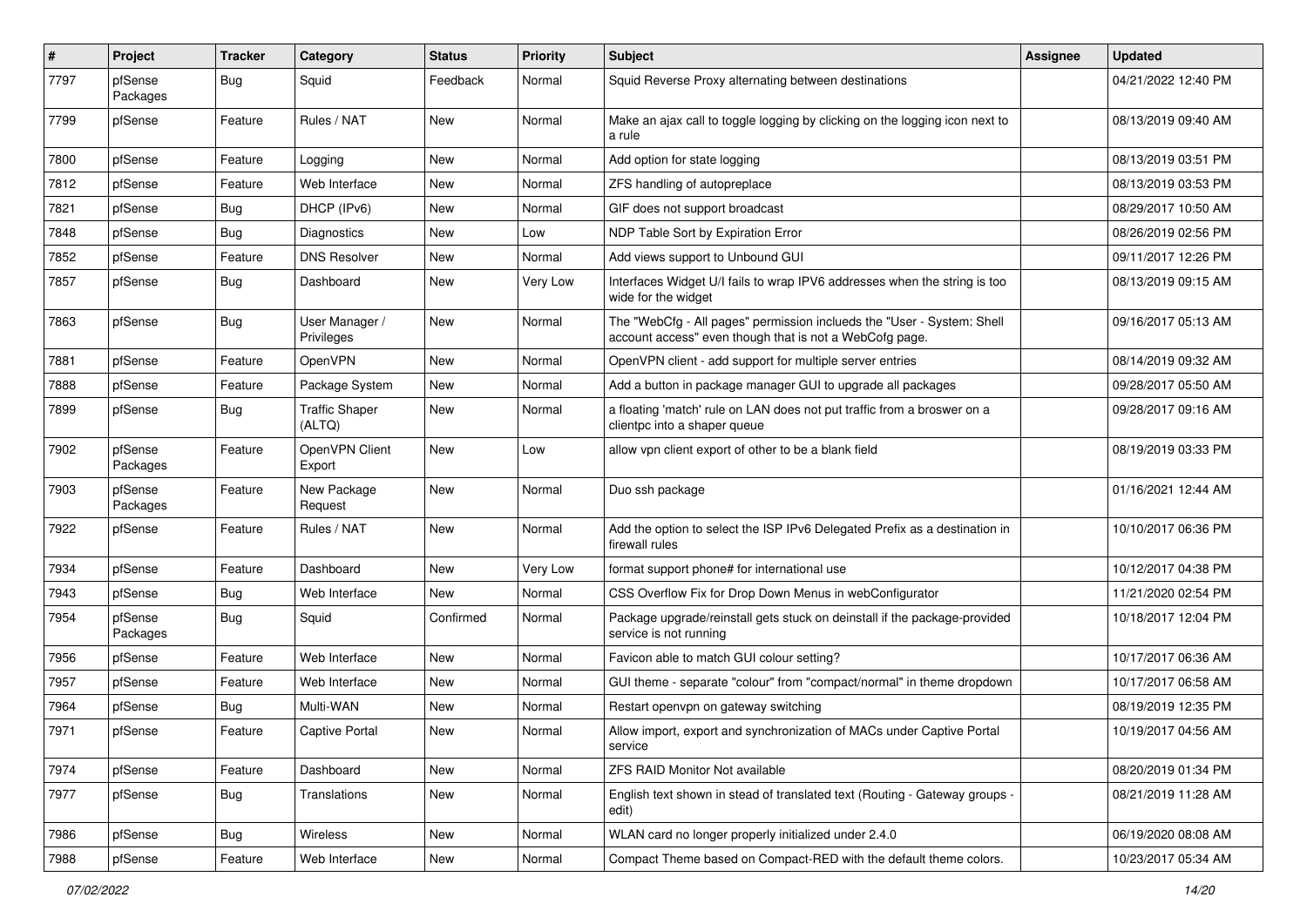| ∦    | Project             | <b>Tracker</b> | Category                 | <b>Status</b> | <b>Priority</b> | <b>Subject</b>                                                                                                                                                                | Assignee | <b>Updated</b>      |
|------|---------------------|----------------|--------------------------|---------------|-----------------|-------------------------------------------------------------------------------------------------------------------------------------------------------------------------------|----------|---------------------|
| 8004 | pfSense             | Bug            | <b>NAT Reflection</b>    | New           | Normal          | Error notice for a deleted NAT that had a RULE or an existing NAT which<br>is claimed to have no NAT port                                                                     |          | 10/24/2017 06:39 PM |
| 8031 | pfSense<br>Packages | Feature        | FreeRADIUS               | <b>New</b>    | Normal          | FreeRADIUS copy entry function                                                                                                                                                |          | 08/16/2019 01:01 PM |
| 8036 | pfSense             | Feature        | <b>IPsec</b>             | <b>New</b>    | Normal          | Want to run multiple Mobile Client IKEv2 server instances                                                                                                                     |          | 08/14/2019 09:31 AM |
| 8050 | pfSense             | <b>Bug</b>     | Interfaces               | New           | High            | Enabling bridge while interfaces have link freezes console                                                                                                                    |          | 11/03/2017 04:38 PM |
| 8066 | pfSense             | Bug            | Routing                  | <b>New</b>    | Normal          | Static routes not applied when they go out a interface using carp                                                                                                             |          | 11/08/2017 02:04 AM |
| 8073 | pfSense             | Bug            | <b>IPsec</b>             | New           | Normal          | Traffic inexplicably not going through IPSEC despite (in theory) matching<br><b>SPs</b>                                                                                       |          | 11/09/2017 02:51 AM |
| 8076 | pfSense             | Bug            | Backup / Restore         | <b>New</b>    | Normal          | User can easily apply an unusable interface configuration after restore                                                                                                       |          | 08/14/2019 10:52 AM |
| 8078 | pfSense             | Feature        | <b>PPP</b> Interfaces    | New           | Normal          | <b>PPPoE Reconnect Wait Time</b>                                                                                                                                              |          | 11/09/2017 05:13 PM |
| 8087 | pfSense             | <b>Bug</b>     | Authentication           | New           | Normal          | Provide Calling-Station-ID to RADIUS backed VPN connections                                                                                                                   |          | 06/06/2020 05:36 AM |
| 8089 | pfSense             | Bug            | Interfaces               | New           | High            | VLAN page breaks after config restore to new hardware.                                                                                                                        |          | 11/21/2017 01:38 PM |
| 8095 | pfSense             | Bug            | Translations             | New           | Normal          | Unescaped simple quotes break JavaScript features when the French<br>translation is enabled                                                                                   |          | 08/21/2019 09:06 AM |
| 8099 | pfSense<br>Packages | Feature        | Telegraf                 | New           | Normal          | Add more configuration flexibility to Telegraf                                                                                                                                |          | 08/13/2019 09:39 AM |
| 8113 | pfSense             | Bug            | Interfaces               | <b>New</b>    | Normal          | MTU setting on bridge, openvpn clients ignored                                                                                                                                |          | 12/31/2021 05:55 PM |
| 8121 | pfSense<br>Packages | Feature        | haproxy                  | New           | Normal          | haproxy, allow to generate backends even they don't seem to be used                                                                                                           |          | 11/23/2017 04:04 AM |
| 8122 | pfSense             | Bug            | OpenVPN                  | New           | Normal          | openvpn client is unable to use OTP (temporary) passwords                                                                                                                     |          | 04/16/2018 09:28 AM |
| 8130 | pfSense             | Bug            | <b>Traffic Graphs</b>    | New           | Normal          | Status - Monitoring - Area chart displays traffic data differently than Line<br>or Bar charts                                                                                 |          | 11/26/2017 01:40 PM |
| 8146 | pfSense<br>Packages | Feature        | <b>BIND</b>              | <b>New</b>    | Normal          | Zone Domain Records more powerfull for BIND Zones                                                                                                                             |          | 08/13/2019 09:39 AM |
| 8148 | pfSense<br>Packages | Feature        | OpenVPN Client<br>Export | <b>New</b>    | Very Low        | OpenVPN - Output Windows Client .MSI Installer for GPO deployment                                                                                                             |          | 11/30/2017 01:24 PM |
| 8149 | pfSense             | Feature        | NTPD                     | New           | Normal          | <b>NTPsec</b>                                                                                                                                                                 |          | 10/11/2020 10:59 AM |
| 8157 | pfSense             | <b>Bug</b>     | Dashboard                | <b>New</b>    | Very Low        | Traffic Graph clutter from time to time                                                                                                                                       |          | 12/03/2017 06:40 AM |
| 8158 | pfSense             | Bug            | Interfaces               | <b>New</b>    | High            | IPv6 Track Interface issue with more than one WAN-Gateway and a<br>number of internal interfaces at least track interface from one interface<br>does not work on regular base |          | 12/03/2017 09:00 AM |
| 8161 | pfSense<br>Packages | Feature        | FreeRADIUS               | New           | Very Low        | Add virtual server support to FreeRadius                                                                                                                                      |          | 12/05/2017 01:57 PM |
| 8168 | pfSense             | Feature        | IPsec                    | New           | Normal          | strongswan dhcp option                                                                                                                                                        |          | 12/19/2017 04:14 AM |
| 8170 | pfSense             | Feature        | <b>XMLRPC</b>            | New           | Normal          | XMLRPC Sync deletes entires on remote System                                                                                                                                  |          | 08/21/2019 10:42 AM |
| 8173 | pfSense             | Feature        | Interfaces               | New           | Normal          | dhcp6c - RAW Options                                                                                                                                                          |          | 05/29/2022 05:34 PM |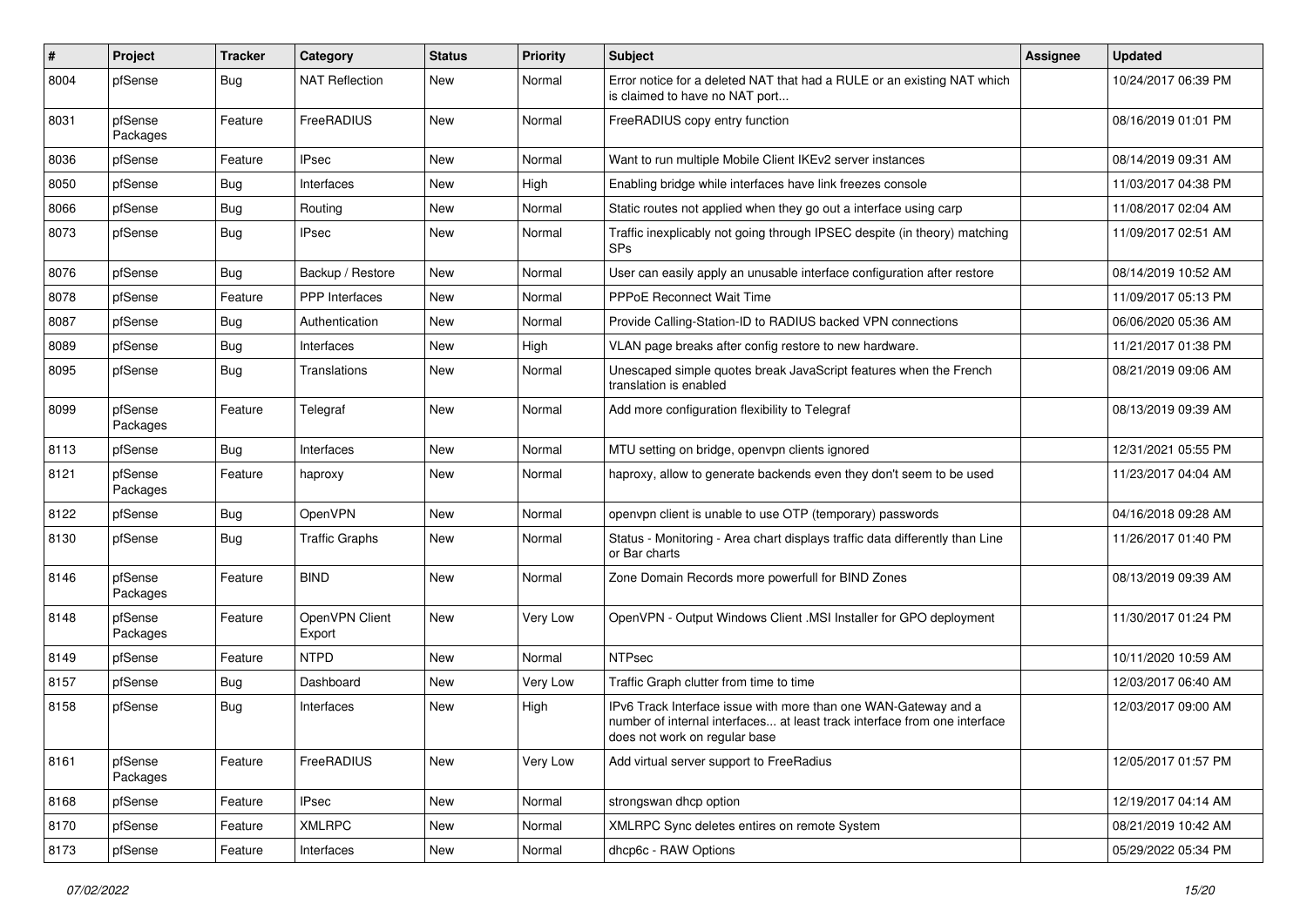| #    | Project             | <b>Tracker</b> | Category                                               | <b>Status</b> | Priority | <b>Subject</b>                                                                                                          | <b>Assignee</b> | <b>Updated</b>      |
|------|---------------------|----------------|--------------------------------------------------------|---------------|----------|-------------------------------------------------------------------------------------------------------------------------|-----------------|---------------------|
| 8176 | pfSense             | Bug            | Package System                                         | <b>New</b>    | Normal   | ./schema/packages.dtd -- referenced in *xml, but missing?                                                               |                 | 12/09/2017 06:52 PM |
| 8177 | pfSense             | Bug            | Package System                                         | <b>New</b>    | Normal   | "/xsl/package.xsl" is referenced in package XML files but not on the<br>firewall                                        |                 | 08/14/2019 09:56 AM |
| 8178 | pfSense             | Feature        | Package System                                         | <b>New</b>    | Normal   | Allow setting attributes for form elements in package XML                                                               |                 | 12/09/2017 07:48 PM |
| 8180 | pfSense<br>Packages | <b>Bug</b>     | syslog-ng                                              | <b>New</b>    | Normal   | syslog-ng default log file                                                                                              |                 | 01/16/2018 12:53 PM |
| 8197 | pfSense<br>Packages | Bug            | <b>BIND</b>                                            | <b>New</b>    | Normal   | BIND UI fails to properly update zone with inline DNSSEC signing<br>enabled                                             |                 | 02/18/2019 05:23 PM |
| 8199 | pfSense<br>Packages | Feature        | <b>BIND</b>                                            | New           | Normal   | Support reordering and/or sort alphabetically across BIND package                                                       |                 | 12/12/2017 02:05 AM |
| 8207 | pfSense             | Bug            | <b>Operating System</b>                                | <b>New</b>    | Normal   | 2.4 cannot boot as a Xen VM with more than 7 NICs                                                                       |                 | 06/25/2022 05:42 PM |
| 8213 | pfSense<br>Packages | <b>Bug</b>     | haproxy                                                | New           | Normal   | acl src file not populated from alias                                                                                   |                 | 12/21/2017 02:02 PM |
| 8216 | pfSense<br>Packages | Feature        | Telegraf                                               | <b>New</b>    | Normal   | Add prometheus output for telegraf                                                                                      |                 | 09/09/2020 05:33 AM |
| 8224 | pfSense<br>Packages | Feature        | FreeRADIUS                                             | <b>New</b>    | Normal   | Add "OU" field to FreeRADIUS page                                                                                       |                 | 02/21/2018 12:53 AM |
| 8229 | pfSense<br>Packages | <b>Bug</b>     | syslog-ng                                              | New           | Normal   | syslog-ng stops parsing logs after logrotate run                                                                        |                 | 01/26/2018 12:00 PM |
| 8230 | pfSense<br>Packages | Feature        | Telegraf                                               | New           | Normal   | telegraf automatic input plugins configuration for enabled pfsense<br>package                                           |                 | 02/18/2019 05:23 PM |
| 8232 | pfSense<br>Packages | Feature        | haproxy                                                | <b>New</b>    | Normal   | different ssl options based on the sni name                                                                             |                 | 01/30/2019 10:36 AM |
| 8233 | pfSense             | Bug            | <b>NAT Reflection</b>                                  | New           | Very Low | NAT reflection back to originating host broken when using FQDN-based<br>IP aliases                                      |                 | 08/21/2019 10:53 AM |
| 8236 | pfSense             | Feature        | <b>DNS Resolver</b>                                    | <b>New</b>    | Normal   | Ability to configure "forward-first" and "forward-host" options for more<br>robust domain overrides in DNS Resolver     |                 | 12/26/2017 01:26 AM |
| 8243 | pfSense             | Feature        | <b>XMLRPC</b>                                          | New           | Normal   | Sync dashboard settings over xmlrpc                                                                                     |                 | 08/21/2019 10:42 AM |
| 8251 | pfSense<br>Packages | Bug            | FreeRADIUS                                             | Feedback      | Normal   | Captiveportal + FreeRadius "Last activity" resets to Session start                                                      |                 | 08/13/2019 11:10 AM |
| 8262 | pfSense             | Feature        | <b>IPv6 Router</b><br><b>Advertisements</b><br>(RADVD) | <b>New</b>    | Normal   | Make each prefix flags configurable separately.                                                                         |                 | 01/16/2018 12:35 PM |
| 8263 | pfSense             | <b>Bug</b>     | <b>Traffic Shaper</b><br>(ALTQ)                        | New           | Normal   | Cannot create a nonlinear `Link Share` service curve because of: "the<br>sum of the child bandwidth higher than parent" |                 | 11/05/2020 07:31 AM |
| 8264 | pfSense<br>Packages | Bug            | FreeRADIUS                                             | New           | Normal   | Radiusd restart on WAN change results in freeradius not running (and<br>possible solution)                              |                 | 04/21/2022 12:39 PM |
| 8270 | pfSense             | Todo           | Web Interface                                          | New           | Very Low | Fix grammatically erroneous repetition                                                                                  |                 | 01/11/2018 08:19 AM |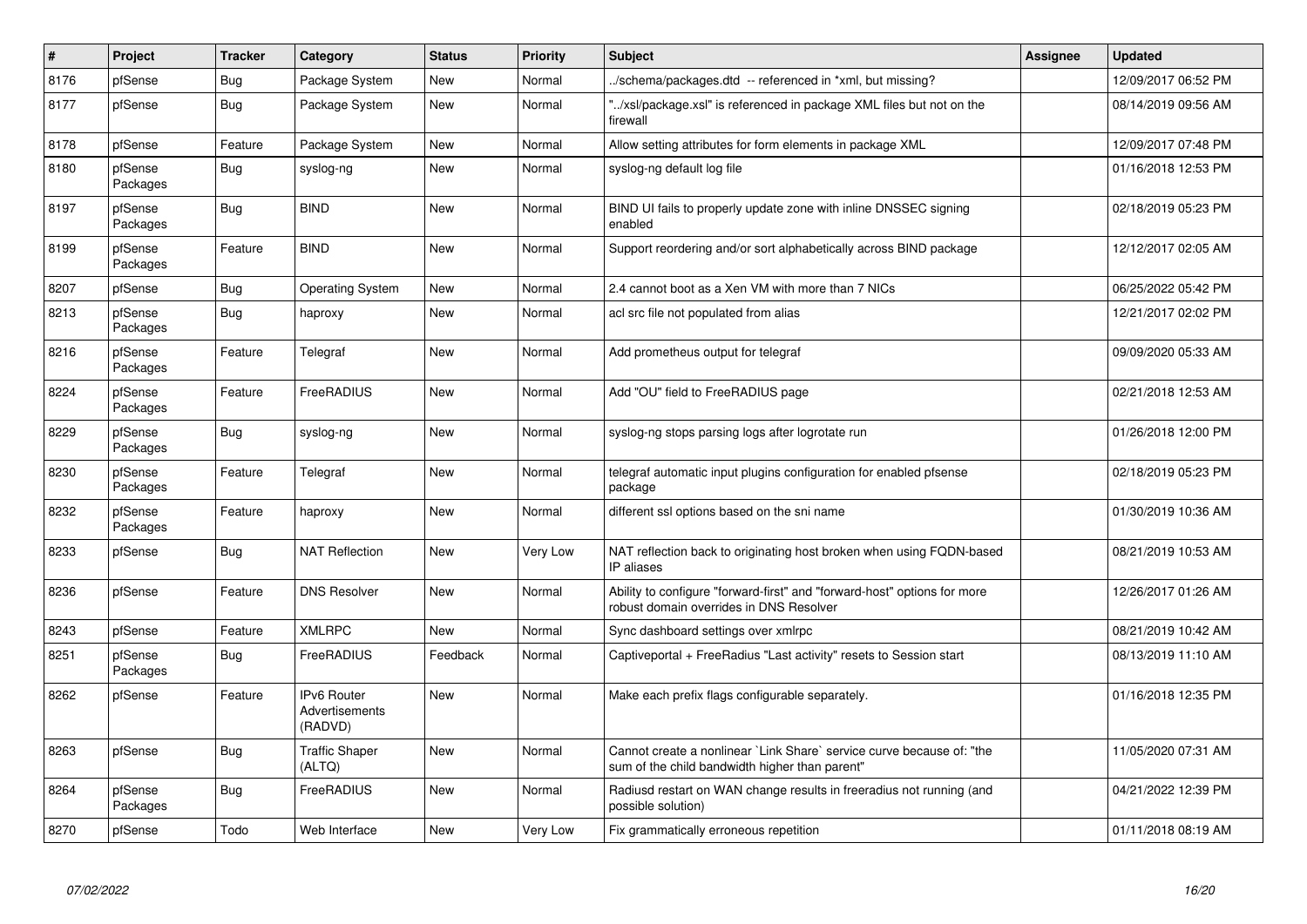| $\#$ | Project             | <b>Tracker</b> | Category                        | <b>Status</b> | <b>Priority</b> | <b>Subject</b>                                                                                                          | Assignee | <b>Updated</b>      |
|------|---------------------|----------------|---------------------------------|---------------|-----------------|-------------------------------------------------------------------------------------------------------------------------|----------|---------------------|
| 8279 | pfSense<br>Packages | Feature        | pfBlockerNG                     | New           | Normal          | Consider adding a new option to the Rule Order                                                                          |          | 08/20/2019 09:00 AM |
| 8285 | pfSense             | Bug            | Web Interface                   | New           | Normal          | Actions on stale data may result in catastrophic results                                                                |          | 01/16/2018 08:08 PM |
| 8295 | pfSense<br>Packages | Bug            | syslog-ng                       | New           | Normal          | syslog-ng logrotates tls files                                                                                          |          | 02/14/2018 06:12 AM |
| 8313 | pfSense             | Bug            | Notifications                   | New           | Normal          | STARTTLS auto detection not working                                                                                     |          | 04/21/2022 12:39 PM |
| 8316 | pfSense             | Feature        | Rules / NAT                     | New           | Low             | expiration date when creating new rules                                                                                 |          | 08/21/2019 09:11 AM |
| 8325 | pfSense             | Bug            | UPnP/NAT-PMP                    | New           | Normal          | UPnP not available for pppoe-Clients                                                                                    |          | 11/15/2020 10:33 AM |
| 8330 | pfSense             | Feature        | DHCP (IPv4)                     | New           | Normal          | add options for ddns-local-address statements                                                                           |          | 04/27/2021 12:31 PM |
| 8335 | pfSense             | Bug            | <b>LAGG Interfaces</b>          | New           | Normal          | System hang with LACP downlink to UniFi switch                                                                          |          | 08/21/2019 11:18 AM |
| 8343 | pfSense             | Bug            | Gateways                        | New           | Normal          | Gateway Routes (Default Routes) not removed in Kernel when removed<br>from GUI                                          |          | 05/14/2020 01:22 AM |
| 8346 | pfSense             | Feature        | <b>IPsec</b>                    | New           | Normal          | Let pFSense act as an IPSec XAuth VPN Client                                                                            |          | 02/23/2018 07:39 AM |
| 8372 | pfSense             | Feature        | Logging                         | New           | Normal          | add gui setting to adjust refresh rate for dynamic firewall logs                                                        |          | 08/14/2019 10:31 AM |
| 8385 | pfSense             | Feature        | Rules / NAT                     | New           | Normal          | Utilize IP addresses from successfully authenticated OpenVPN endpoints<br>to Update Firewall Rules                      |          | 07/19/2018 03:07 PM |
| 8401 | pfSense             | Bug            | Installer                       | New           | Normal          | Issues related to keys representing alphabetic characters specific to<br>Scandinavian languages and to some other keys. |          | 03/30/2018 11:06 AM |
| 8406 | pfSense             | Bug            | Dynamic DNS                     | New           | Normal          | DDNS IPV6 Cloudflare Client does not detect PPOE address                                                                |          | 03/31/2018 11:56 AM |
| 8419 | pfSense             | Bug            | Web Interface                   | New           | Normal          | webgui, when menubar is fixed to the top of the screen, the last items of<br>long menus cannot be seen/used.            |          | 07/19/2018 03:10 PM |
| 8432 | pfSense             | Bug            | <b>Dynamic DNS</b>              | New           | Normal          | Dynamic DNS Client gives an error that it can't find IPv6 address when<br>WAN interface is a LAGG                       |          | 09/17/2020 05:23 AM |
| 8435 | pfSense             | Bug            | Interfaces                      | New           | Normal          | DHCPv6 unusable in certain circumstances (US AT&T Fiber, etc.)                                                          |          | 08/14/2019 10:52 AM |
| 8438 | pfSense<br>Packages | Bug            | haproxy                         | New           | High            | haproxy: can't use ACL for cert with http-response actions                                                              |          | 05/24/2018 01:12 PM |
| 8454 | pfSense<br>Packages | <b>Bug</b>     | arpwatch                        | New           | Very Low        | Arpwatch package break email notifications from other sources                                                           |          | 06/23/2022 07:49 PM |
| 8458 | pfSense             | Feature        | Dashboard                       | New           | Low             | Allow reordering of interface widget                                                                                    |          | 08/14/2019 10:52 AM |
| 8464 | pfSense             | Bug            | Wireless                        | New           | Very Low        | Wireless USB card does not connect to WiFi automatically after<br>reboot/halt                                           |          | 06/19/2020 03:44 AM |
| 8474 | pfSense             | Feature        | <b>High Availability</b>        | New           | Low             | Easier Conversion to HA Pair from Existing Non-HA Firewall                                                              |          | 04/19/2018 11:52 PM |
| 8483 | pfSense             | Feature        | <b>Traffic Shaper</b><br>(ALTQ) | New           | Normal          | Allow user to choose order of Queues status                                                                             |          | 08/21/2019 09:12 AM |
| 8500 | pfSense             | Bug            | Dynamic DNS                     | New           | Low             | Incorrect categorization of status/info messages from phpDynDNS                                                         |          | 08/16/2019 12:50 PM |
| 8502 | pfSense             | <b>Bug</b>     | Web Interface                   | Confirmed     | Low             | main (top) menu items do not drop down in some cases                                                                    |          | 07/06/2020 02:39 PM |
| 8512 | pfSense             | Bug            | PPP Interfaces                  | New           | Normal          | PPPoE reconnect fails after interface flap                                                                              |          | 08/20/2019 10:06 AM |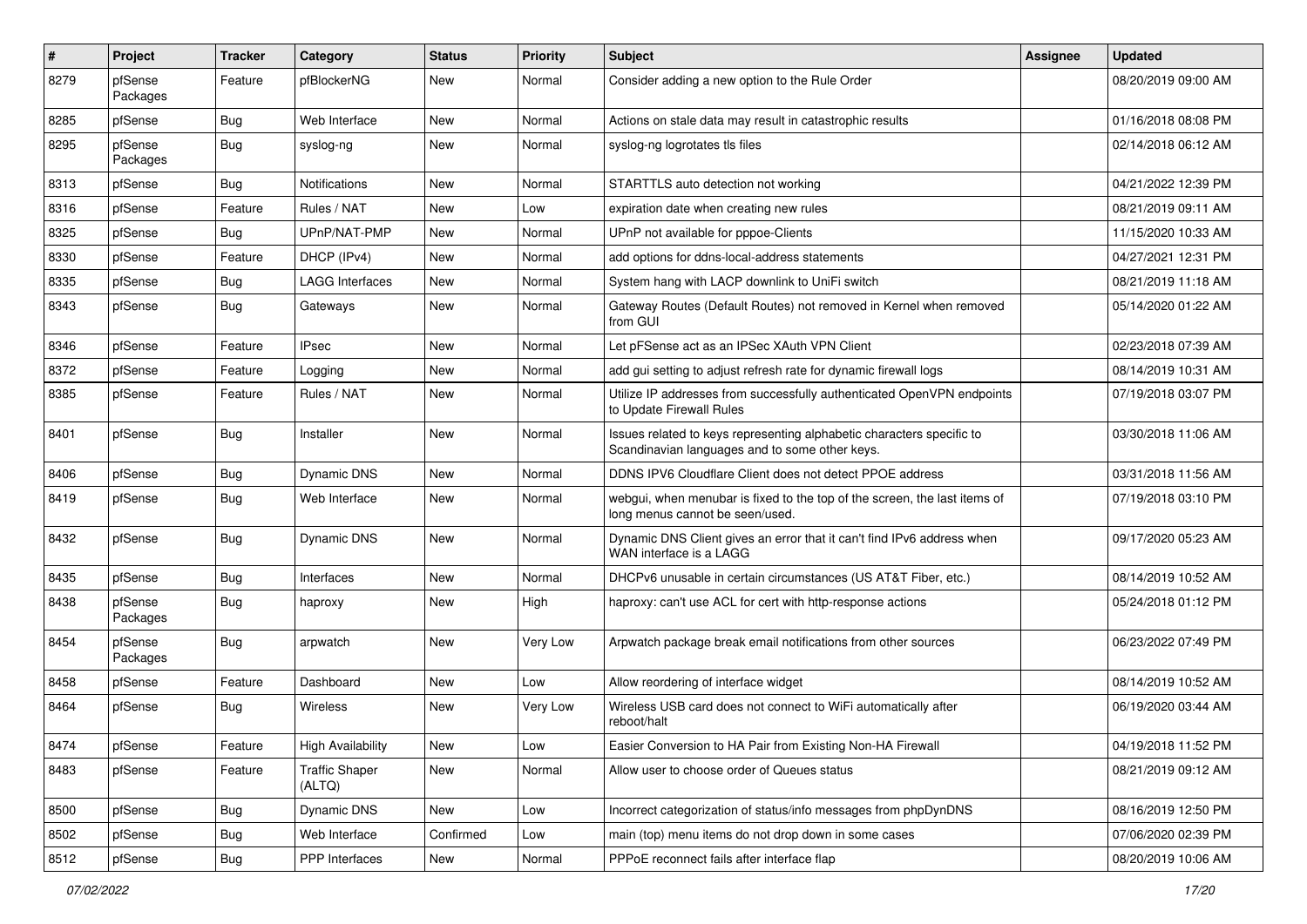| $\pmb{\#}$ | Project             | <b>Tracker</b> | Category                        | <b>Status</b> | <b>Priority</b> | <b>Subject</b>                                                                                                                          | <b>Assignee</b> | <b>Updated</b>      |
|------------|---------------------|----------------|---------------------------------|---------------|-----------------|-----------------------------------------------------------------------------------------------------------------------------------------|-----------------|---------------------|
| 8513       | pfSense<br>Packages | Bug            | FreeRADIUS                      | <b>New</b>    | High            | Freeradius 3.x Idap problem                                                                                                             |                 | 02/18/2019 05:22 PM |
| 8517       | pfSense<br>Packages | Feature        | New Package<br>Request          | <b>New</b>    | Normal          | OpenConnect client                                                                                                                      |                 | 08/13/2019 10:01 AM |
| 8520       | pfSense             | Feature        | Interfaces                      | <b>New</b>    | Normal          | Option to auto-renew DHCP on interface with an offline gateway or<br>marked as down                                                     |                 | 07/20/2021 11:00 AM |
| 8526       | pfSense             | Bug            | Interfaces                      | <b>New</b>    | Normal          | DHCP client ignores server replies when 802.1q tagging is used                                                                          |                 | 08/14/2019 10:52 AM |
| 8532       | pfSense             | Feature        | <b>OpenVPN</b>                  | New           | Low             | Ability to add metric to pushed routes                                                                                                  |                 | 05/22/2018 07:45 AM |
| 8547       | pfSense<br>Packages | Feature        | New Package<br>Request          | New           | Normal          | fwknop Port Knocking Package                                                                                                            |                 | 02/08/2021 12:17 PM |
| 8558       | pfSense             | Feature        | Web Interface                   | New           | Normal          | Add more table sorting in various UI pages                                                                                              |                 | 08/21/2019 09:14 AM |
| 8560       | pfSense<br>Packages | Bug            | <b>ACME</b>                     | New           | Normal          | ACME: can't update DNS records in DNSMadeEasy registar for several<br>domains with different API keys/ids                               |                 | 06/08/2018 01:28 PM |
| 8566       | pfSense             | Bug            | CARP                            | <b>New</b>    | Normal          | Wrong IPv6 source in NS request in case using of IPv6 alias                                                                             |                 | 06/12/2018 01:26 PM |
| 8567       | pfSense             | Bug            | CARP                            | <b>New</b>    | Normal          | Using IPv6 VIP alias for services may affect CARP IPv6 VIP work                                                                         |                 | 06/12/2018 01:26 PM |
| 8570       | pfSense             | Bug            | <b>XML Parser</b>               | New           | Normal          | Empty (dn)shaper config gets populated with newline                                                                                     |                 | 08/20/2019 02:45 PM |
| 8576       | pfSense             | Bug            | Rules / NAT                     | Feedback      | Low             | pfSense stops passing traffic after some time when using Outbound NAT<br>pool w/ Sticky Address                                         |                 | 10/28/2021 01:47 PM |
| 8589       | pfSense<br>Packages | Bug            | FreeRADIUS                      | New           | Normal          | FreeRadius 0.15.5 2 ignoring tunnelled-reply=no                                                                                         |                 | 02/18/2019 03:40 PM |
| 8599       | pfSense             | Feature        | Rules / NAT                     | <b>New</b>    | Very Low        | IPv6 flow labels                                                                                                                        |                 | 07/16/2018 07:36 AM |
| 8614       | pfSense             | Bug            | DHCP (IPv4)                     | New           | Normal          | Cannot remove Additional BOOTP/DHCP Options                                                                                             |                 | 08/21/2019 09:15 AM |
| 8641       | pfSense             | Feature        | Web Interface                   | New           | Normal          | Need way to disable HSTS and/or replace webConfigurator certificate<br>from CLI                                                         |                 | 07/16/2018 10:21 AM |
| 8686       | pfSense             | Bug            | <b>IPsec</b>                    | New           | Normal          | IPsec VTI: Assigned interface firewall rules are never parsed                                                                           |                 | 02/10/2021 12:15 PM |
| 8694       | pfSense             | Feature        | Authentication                  | <b>New</b>    | Very Low        | Client CA Auth for PFSense WebGui                                                                                                       |                 | 08/21/2019 09:25 AM |
| 8705       | pfSense<br>Packages | Bug            | syslog-ng                       | New           | Normal          | Syslog-NG error in latest snapshot                                                                                                      |                 | 07/27/2018 10:17 AM |
| 8711       | pfSense             | Bug            | <b>IGMP Proxy</b>               | <b>New</b>    | Normal          | igmpproxy with PPPoE Interfaces                                                                                                         |                 | 07/28/2018 09:21 AM |
| 8712       | pfSense             | Feature        | <b>Traffic Shaper</b><br>(ALTQ) | <b>New</b>    | Normal          | QOS on ipsec links                                                                                                                      |                 | 06/22/2020 06:27 AM |
| 8743       | pfSense             | Todo           | Gateways                        | New           | Low             | Gateway Groups page should list gateways in tier order                                                                                  |                 | 08/14/2019 12:16 PM |
| 8752       | pfSense<br>Packages | Bug            | squidguard                      | New           | Normal          | For SquidGuard in "Common ACL" menu "Target Rules List" "access"<br>option always stays with default value '---' for my Target category |                 | 08/06/2018 05:53 AM |
| 8769       | pfSense<br>Packages | Feature        | FreeRADIUS                      | New           | Normal          | Allow FreeRADIUS users to change their own Passwords and Pins                                                                           |                 | 10/11/2018 11:34 AM |
| 8770       | pfSense             | Bug            | Interfaces                      | New           | Normal          | QinQ interfaces always show as active                                                                                                   |                 | 02/01/2020 09:47 AM |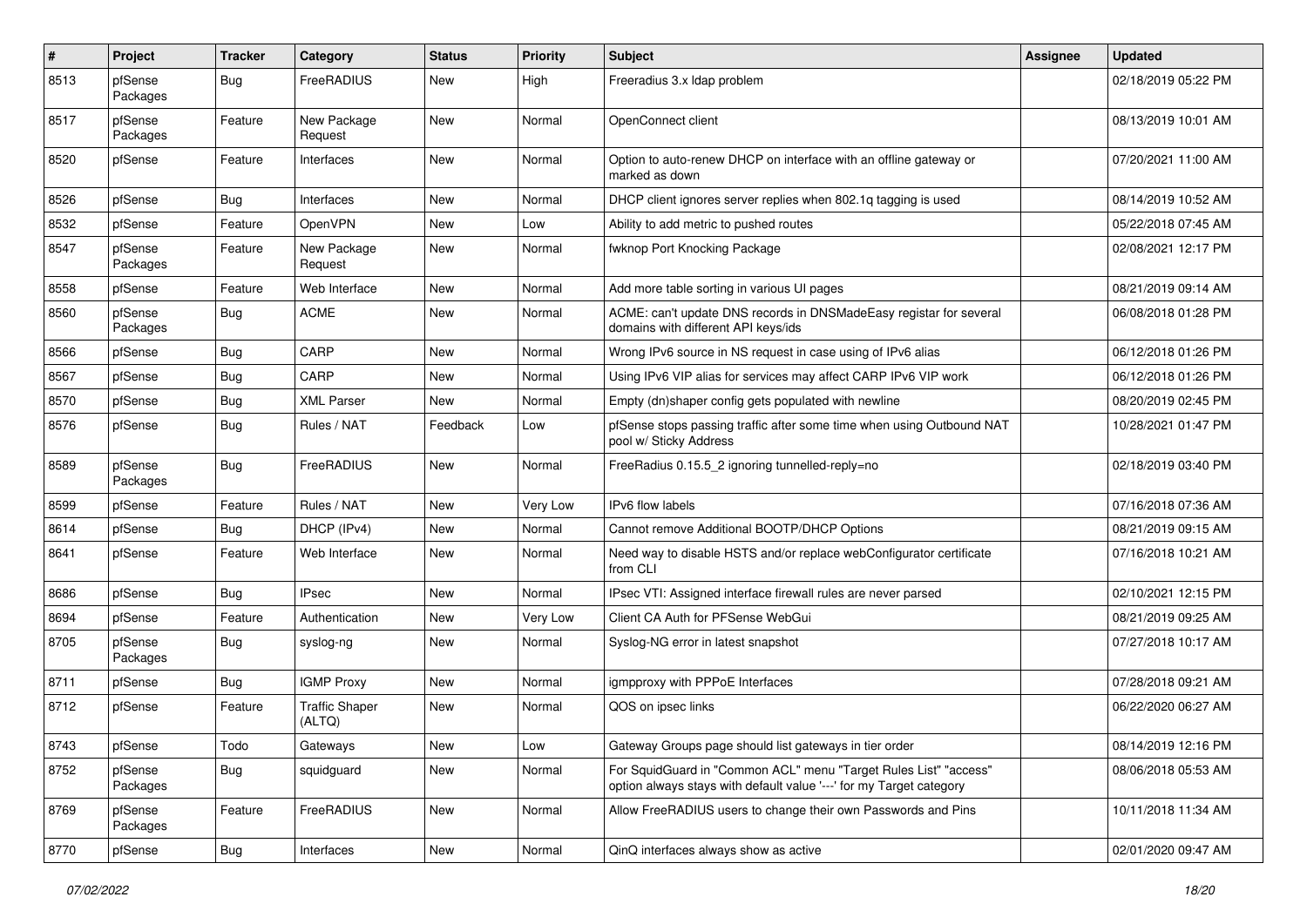| ∦    | Project             | <b>Tracker</b> | Category                                 | <b>Status</b> | <b>Priority</b> | <b>Subject</b>                                                                                                               | <b>Assignee</b> | <b>Updated</b>      |
|------|---------------------|----------------|------------------------------------------|---------------|-----------------|------------------------------------------------------------------------------------------------------------------------------|-----------------|---------------------|
| 8775 | pfSense             | Feature        | Authentication                           | New           | Very Low        | Use SRV record for LDAP Authentication                                                                                       |                 | 05/06/2020 07:49 AM |
| 8804 | pfSense             | Bug            | <b>PPP</b> Interfaces                    | New           | Normal          | Netgate SG-1000 PPPoE Keepalives not prioritized, internet drops                                                             |                 | 08/20/2019 10:06 AM |
| 8820 | pfSense             | Bug            | Rules / NAT                              | New           | Low             | System/Advanced/Misc - "Do not kill connections when schedule expires"<br>UN-checked still leaves existing connections open. |                 | 07/28/2020 10:59 AM |
| 8831 | pfSense             | Bug            | IPv6 Router<br>Advertisements<br>(RADVD) | New           | Very High       | Radvd causes latency spikes                                                                                                  |                 | 04/19/2021 04:51 AM |
| 8836 | pfSense<br>Packages | Feature        | FreeRADIUS                               | New           | Normal          | Define Idap group vlan assignment in users file                                                                              |                 | 08/26/2018 07:53 AM |
| 8846 | pfSense             | Bug            | Gateways                                 | New           | Low             | Misleading gateway error message adding/editing static routes using a<br>disabled interface                                  |                 | 08/21/2019 11:29 AM |
| 8869 | pfSense<br>Packages | Feature        | haproxy                                  | New           | Normal          | HAproxy should use RFC 7919 DH parameter files                                                                               |                 | 10/17/2018 10:46 AM |
| 8879 | pfSense             | Feature        | DHCP (IPv4)                              | New           | Very Low        | DHCP options ADD force options                                                                                               |                 | 09/07/2018 09:14 AM |
| 8882 | pfSense             | Bug            | Interfaces                               | Incomplete    | Normal          | Interface assignments lost on reboot                                                                                         |                 | 02/17/2022 02:24 PM |
| 8902 | pfSense<br>Packages | Bug            | haproxy                                  | New           | Normal          | HAproxy package not use custom DNS for lookup on apply new config                                                            |                 | 09/16/2018 08:16 AM |
| 8909 | pfSense<br>Packages | Bug            | Tinc                                     | New           | Normal          | tinc package makes /rc.newwanip looping forever                                                                              |                 | 08/13/2019 09:25 AM |
| 8929 | pfSense             | Feature        | Web Interface                            | <b>New</b>    | Normal          | Scroll bar css dark theme                                                                                                    |                 | 08/14/2019 12:16 PM |
| 8963 | pfSense             | Bug            | <b>Traffic Shaper</b><br>(Limiters)      | New           | Normal          | 2.4.4 Limiters don't work after CARP fail-over                                                                               |                 | 12/10/2018 06:40 AM |
| 8982 | pfSense<br>Packages | Feature        | haproxy                                  | New           | Normal          | HAproxy ACL support for map in configuration UI                                                                              |                 | 06/25/2019 01:49 AM |
| 8985 | pfSense<br>Packages | Feature        | Suricata                                 | New           | Normal          | Suricata: allow configuration for external/internal additional storage                                                       |                 | 11/13/2019 10:07 AM |
| 9012 | pfSense<br>Packages | Bug            | Squid                                    | New           | Very Low        | Captive Portal authentication in Squid Proxy Server does not work                                                            |                 | 10/12/2019 05:06 AM |
| 9024 | pfSense             | Bug            | <b>Traffic Shaper</b><br>(Limiters)      | Feedback      | Normal          | Ping packet loss under load when using limiters                                                                              |                 | 05/12/2022 11:55 AM |
| 9025 | pfSense<br>Packages | Bug            | squidguard                               | New           | Normal          | SquidGard + Target categories                                                                                                |                 | 10/08/2018 01:00 AM |
| 9035 | pfSense             | Bug            | Rules / NAT                              | New           | Normal          | Inactive Interfaces are Hidden in Firewall Rules                                                                             |                 | 08/14/2019 12:39 PM |
| 9037 | pfSense             | <b>Bug</b>     | <b>DNS Resolver</b>                      | New           | Normal          | Unbound not logging to syslog after reboot                                                                                   |                 | 10/12/2018 05:09 AM |
| 9038 | pfSense             | Feature        | Logging                                  | New           | Normal          | Live view of any log file                                                                                                    |                 | 08/19/2019 02:55 PM |
| 9044 | pfSense<br>Packages | Feature        | New Package<br>Request                   | New           | Normal          | Add SoftEther                                                                                                                |                 | 11/02/2019 10:51 AM |
| 9046 | pfSense<br>Packages | Feature        | Telegraf                                 | New           | High            | telegraf feature request                                                                                                     |                 | 02/18/2019 03:38 PM |